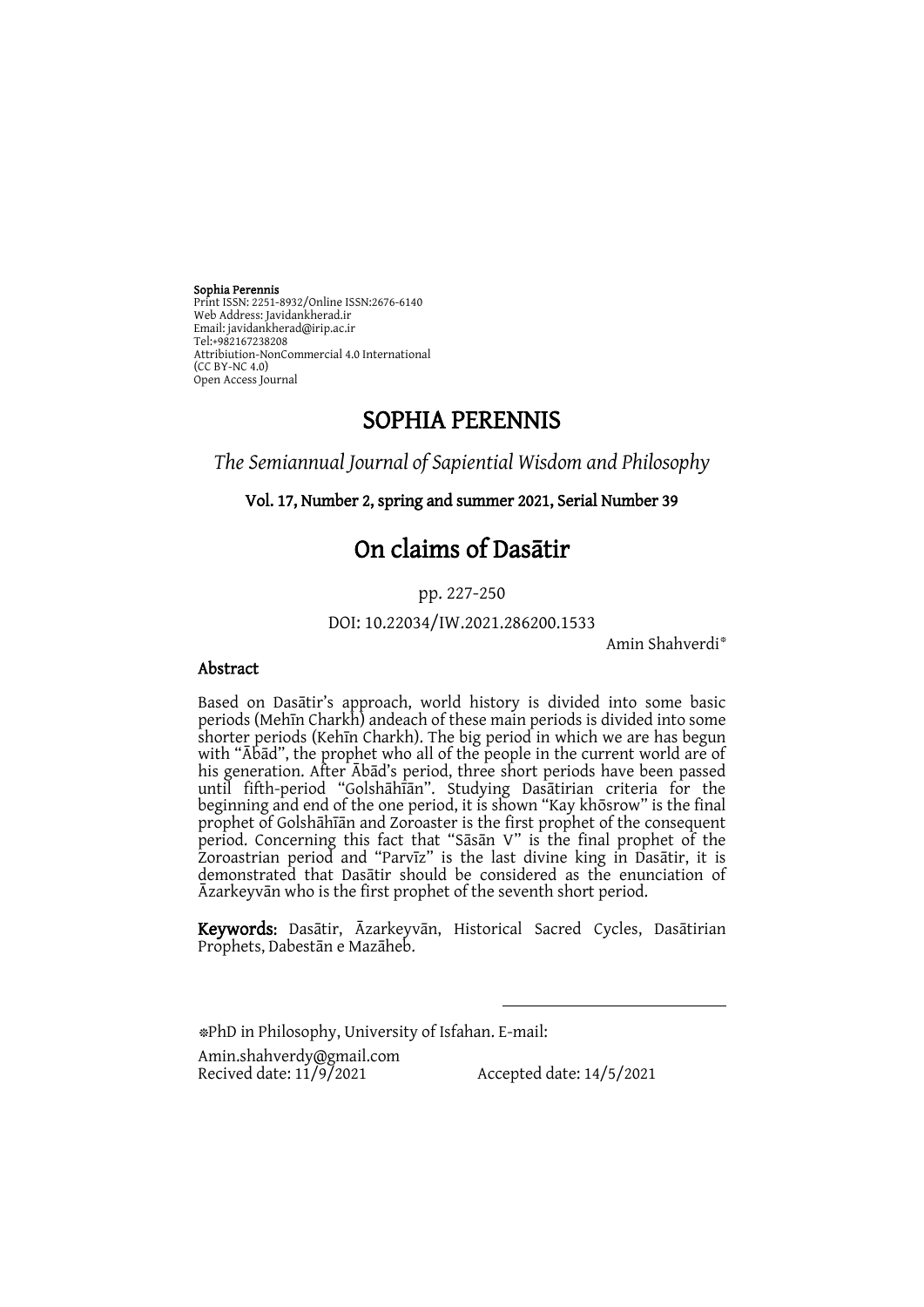Dasātiris known to be the scripture of Āzarkeyvānians, but this fact is not yet explained. It is even more complicated because unexpectedly, the names and indications of Āzarkeyvān and his followers are never expressed in the book. Dasātiris considered in this study as the narrator of the sacred history of humanity with a definite purpose, and it is tried to show how the Iranian scheme of Āzarkeyvānians serves as the explanatory factor for the prophethood of Āzarkeyvān. Aiming at this, the major and minor periods of human history are classified according to Dasātir, and the internal logic of this course is then focused to clarify the ultimate goal of the book.

According to the main viewpoint of Dasātir, world history is classified into some greater cycles (Mehīn Charkh) and their exact number is not definite. Each great cycle (Mehīn Charkh) is also classified into some smaller cycles (KehīnCharkh), and finally, a great cycle is ended by one of these small cycles. The great cycle to which we belong is started by "Abād", a prophet who is the father of all humans. From this point of view, Dasātiris a description of the current great cycle. Based on Dasātir, each great cycle begins with a prophet and ends with a king. In the age of the last king of each small cycle, disobedience and immorality of people will cause the king to abandon his people. Then, there would be chaos, and a period of total riot will reign over the humans leading to the end of the small cycle and the emergence of a new prophet who begins the next cycle. In Dasātir, five small cycles directly named which are titled based on the names of the prophets of the beginning of each cycle: Abādiān, Jiān, Yasiān, Shāiyān, and, Golshāhiān. According to the mentioned principles, the end of the Golshāhiān cycle corresponds to the prophethood of Kay Khosrow. Being a special prophet, Kay Khosrow always concentrates on the upper world, and he constantly seeks to return to God. Thus, Kay Khosrow not only fathers no children, but also avoids women, and in the end, he is ascended toward God. The new small cycle is started by the emergence of Zoroaster, and according to Dasātir, this cycle is continued until the end of the prophethood of the Sāsān V. This cycle would end when Khosrow Parviz is killed, and a period of chaos and disorder is started coinciding with the Arab Invasion of Iran. In the predictions of the "letter of Shet Sāsān I", it is stated that a prophet will appear from his generation, and he begins a new small cycle.

Therefore, by studying the course of the important events and the sequence of prophets in Dasātir, it is clarified that in this book, a special view of the world and man has led to a special conception of the relationship between man and God. The most important point in this relationship is how man is related to God by such a medium called prophet. Thus, in order to preserve this relationship, necessarily the series of prophets must appear in different periods resulted from the change in human societies. Therefore, the question is raised by the reader at the end of Dasātir is that has this course come to an end? And will any other prophet emerge? This question is realized when it is set aside the first question, and that shows why Dasātir is the scripture of Āzarkeyvānians. If we remember the course of contents and the way the prophets appear as it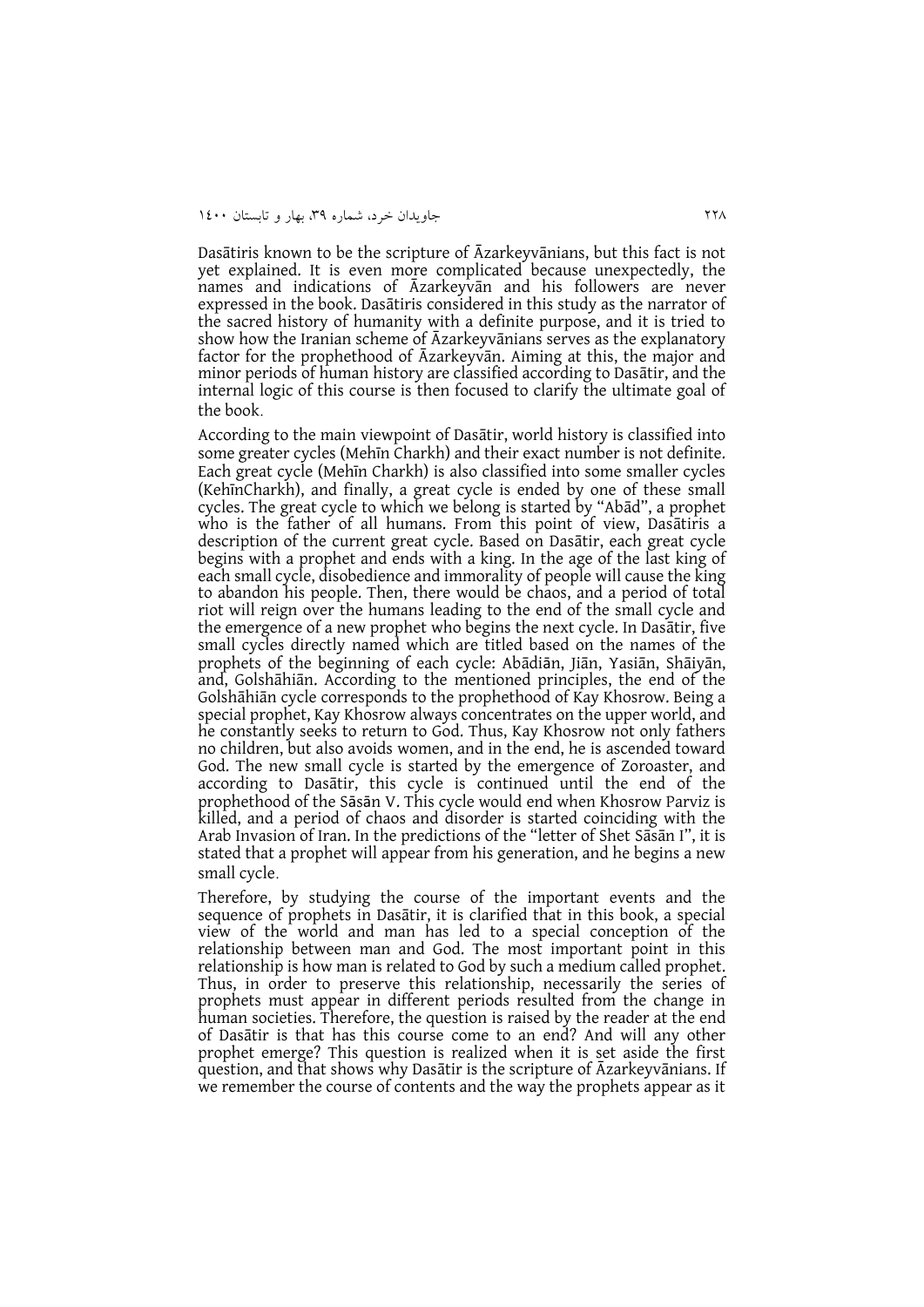گفتاری در باب پیام دساتیر 223

was stated before, an explicit answer will be provided and that is the emergence of a new series of prophets among which Āzarkeyvān is the major one. More clearly, the whole content of Dasātir is an introduction to appearance of Āzarkeyvān as a new prophet, and that is why this book is called the scripture of Āzarkeyvānians. Thus, Āzarkeyvān must be considered a prophet who is a descendant of Sāsān I according to his genealogy presented in Dabestān e Mazāheb.

The scheme explained above represents the end pursued by the author or authors of Dasātir. In other words, they created a historical structure in order to justify the prophethood of Āzarkeyvān. Thus, the author or authors of Dasātir used materials and subjects that are not only incorrect in most cases, but also fake and spurious. The prophets and kings who are referred to until the fifth small cycle in Dasātirhave no historical existence and they are created only to fill the gaps in the primary cycles of this spurious history. Such a story with these prophets having a very long background is fabricated by using false expressions in order to present the content of Dasātiras sacred history and to attract the readers who were unaware of the ultimate goal of this book at the beginning. In the fifth small cycle of Dasātir, all of the prophets who are inspired by mythological characters of Iranian culture have never been recognized as prophets. In this section, the historical figures such as Alexandar and Dara are discussed; however, their false identity is completely obvious. It is only in the sixth small cycle of Dasātirthat some historical figures such as Zoroaster or some kings like Khosrow Parviz are identifiable. But the content of this section is also arranged intentionally to pave the way for the prophethood of Āzarkeyvān in the next cycle. As it was recognized through this study, there are several serious errors in the formal plan of Dasātir. In addition to the abnormal "duration" of primary cycles and final cycles in Dasātir, when the fifth small cycle begins and the mythological figures appear, the author or authors of Dasātir are compelled to change the way a cycle begins or ends according to the background of figures because the reader already knows about them, and consequently, this cycle would be different from previous cycles in terms of the arrangement. This issue is raised at the end of the fifth small cycle and the beginning of the sixth cycle more than before, and the principled order is challenged .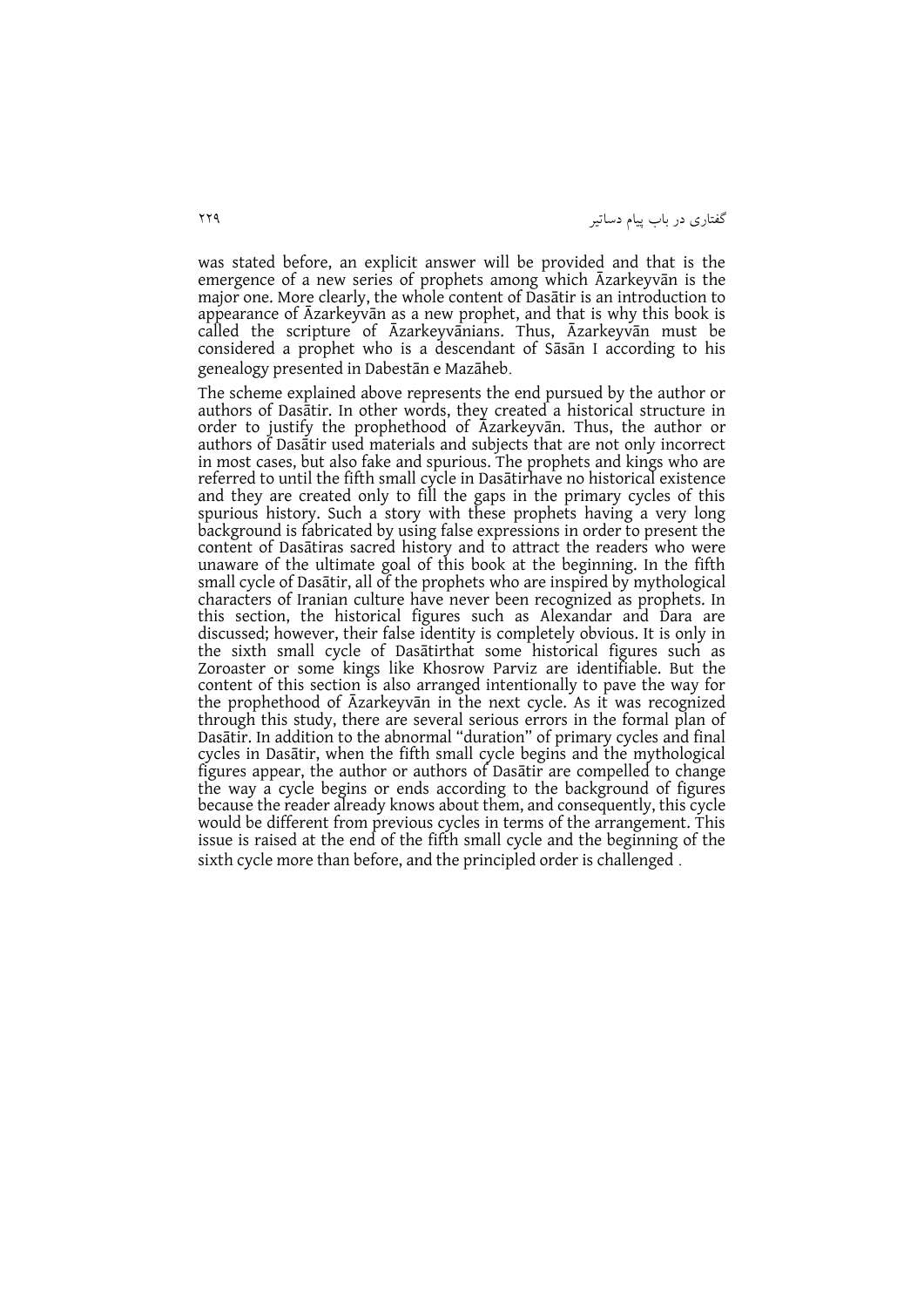291 جاويدان خرد، شماره ،93 بهار و تابستان 0011

#### References

- Aoki, Takeshi (2001). "The Genealogy of Philosophical Zoroastrianism", Journal of K. R. Cama Oriental Institute. 64, Pp. 59- 78.
- Aoki, Takeshi (2000). "The Role of Āzarkayvān in Zoroastrian and Islamic Mysticism", in K. R. Cama Oriental Institute: Third International Congress Proceedings, Bombay: K. R. Cama Oriental Institute, Pp. 259-277.
- Dabestān ē Mazāheb (1989). ed. Rahim Rezā Zādeh Malek, Vol. 1, Theran: Tahoori.
- Dasātir ē Āsemāni (1888). eds. Shahriār ibn Ardeshir, Parviz ibn Shāh Jahān and Bahrām ibn Shāvir, Bombay.
- Desatir (1818). The Desatir or Sacred Writings of the Ancient Persian Prophets; in the Original Tongue; Together with the Commentary of the Fifth Sasan, Vol. 1, Bombay: Courier Press.
- Goshtasb, Farzāneh (2020). "Who is Sāsān V?", Iranian Studies, Vol. 9, Issue. 2, Pp.247-259.
- Mojtabā'i, Fazalullah (1996). "Dasātir", The Great Islamic Encyclopedia, ed. Kazem Musavi Bojnurdi, Vol. 1, Tehran: The Centre for the Great Islamic Encyclopedia.
- Mo'in, Mohammad (1957). Azarkeyvān and His Disciples, Faculty of Literature and Humanities, Vol. 4, Issue. 3, Pp.25-42.
- Pour Dāvud, Ebrahim (2007), The Ancient Culture of Iran, Tehran: Asātir.
- Pour Dāvud, Ebrahim (2001), Hormazd Nāmeh, Tehran: Asātir.
- Sheffield, Daniel. J. (2014). "The Language of Heaven in Safavid Iran: Speech and Cosmology in the Thought of AzarKayvan and His Followers", in No Tapping around Philology: A Festschrift in Honor of Wheeler McIntosh Thackston Jr.'s 70th Birthday, Alireza Korangy and Daniel J. Sheffield (eds.), Wiesbaden: Harrassowitz Verlag.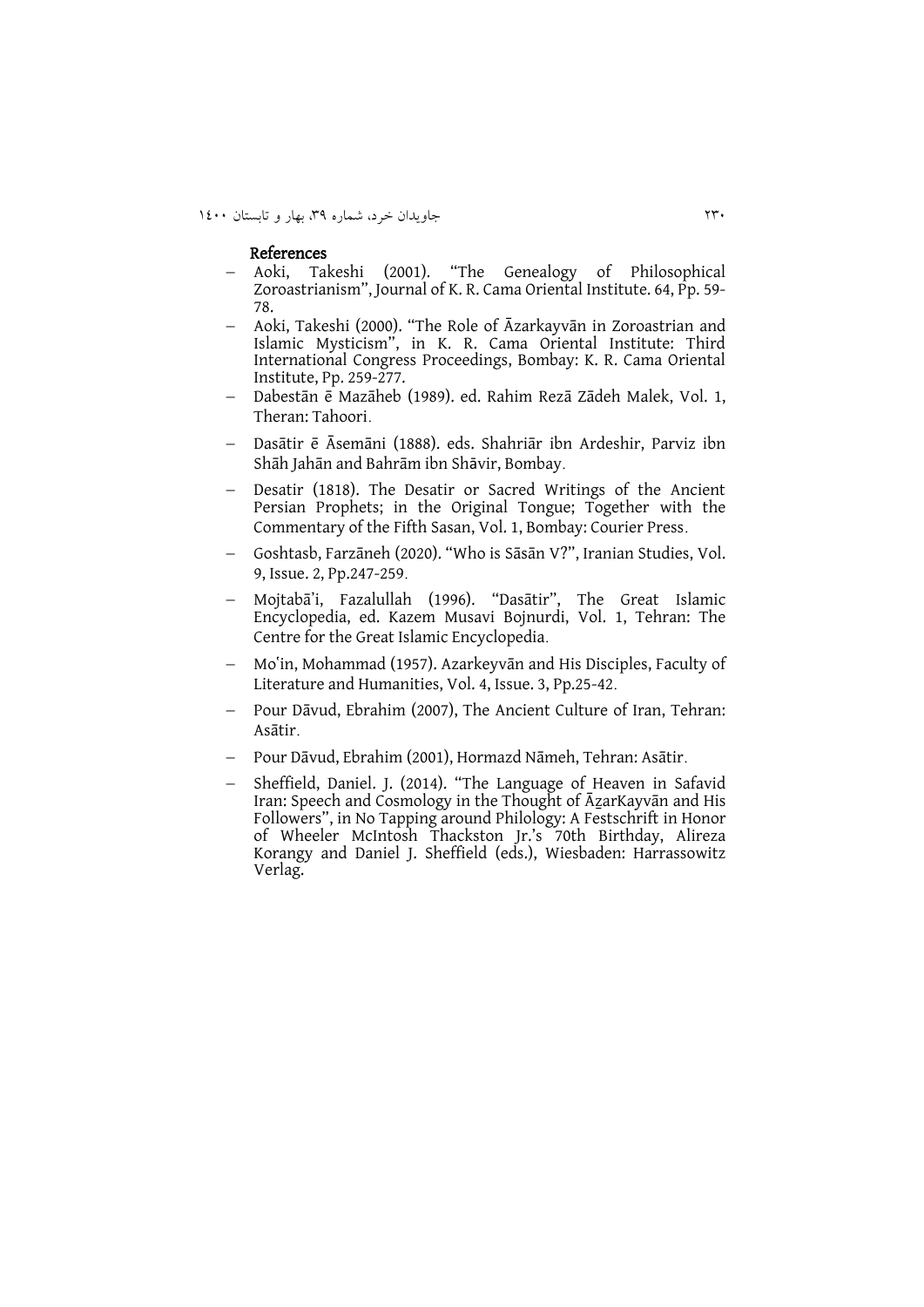**این مقاله دارای درجه علمی-پژوهشی است**

**مجله علمی جاویدانخرد، شماره ،93 بهار و تابستان ،0011 صفحات -222 251**

**گفتاری در باب مدعیات دساتیر**

\* امین شاه وردی

**چکیده** بر اساس ديدگاه اصل*ی دساتير*، تاريخ جهان به برخی دورههای بزرگ اصــلی (مهین چرخ) تقسیم میشود که تعداد دقیق آنها دانسته نیست. هـر يـک از این دورهها نیز به چند دورهٔ کوچکتر (کهین چرخ) تقسـیم مـیشـود و در انتها،دورهای بزرگ بايکی از اين دورههای کوچکتر پايان میپذيرد. آغازگر دورهٔ بزرگی که اکنون در آن قـرار داريــم «آبـاد»، پيـامبری اسـت کــه همــه انسانهای امروزی از نسل او هستند. اين دوره بلا سله دورة کوچلک د يگلر دنبال شده تا به دورهٔ «گلشاهیان» رسـیده اسـت. در ایــن مقالــه، بــا بررســی معیارهای دساتیریِ شروع و پايان يک دورة کوچک، نشان داده میشلود کله کیخسرو آخرين پيامبر گلشاهی و زرتشت نخستین پیامبر دورهٔ بعــد اســت. در ادامه، با توجه به اينکه ساسان پنجم آخرين پیامبر دورة زرتشتی و پرويز آخرين پادشاه الهی *دسـاتير* اسـت، اسـتدلال مـی شـود کـه *دسـاتير* را بايـد بشارتنامهٔ ظهور آذرکیوان به مثابه نخستین پیامبر هفتمـین کهـین چـرخ در نظر گرفت.

<mark>کلیدواژهها:</mark> دساتیر، آذرکیـوان، ادوار قدسـی تـاریخ، پیـامبران دسـاتیری، دبستان مذاهب.

> \* دکترای فلسفه از دانشگاه اصفهان. رايانامه: [com.gmail@shahverdy.amin](mailto:amin.shahverdy@gmail.com) تاريخ درياف : 0011/2/20 تاريخ پذيرش: 0011/6/21

 $\overline{a}$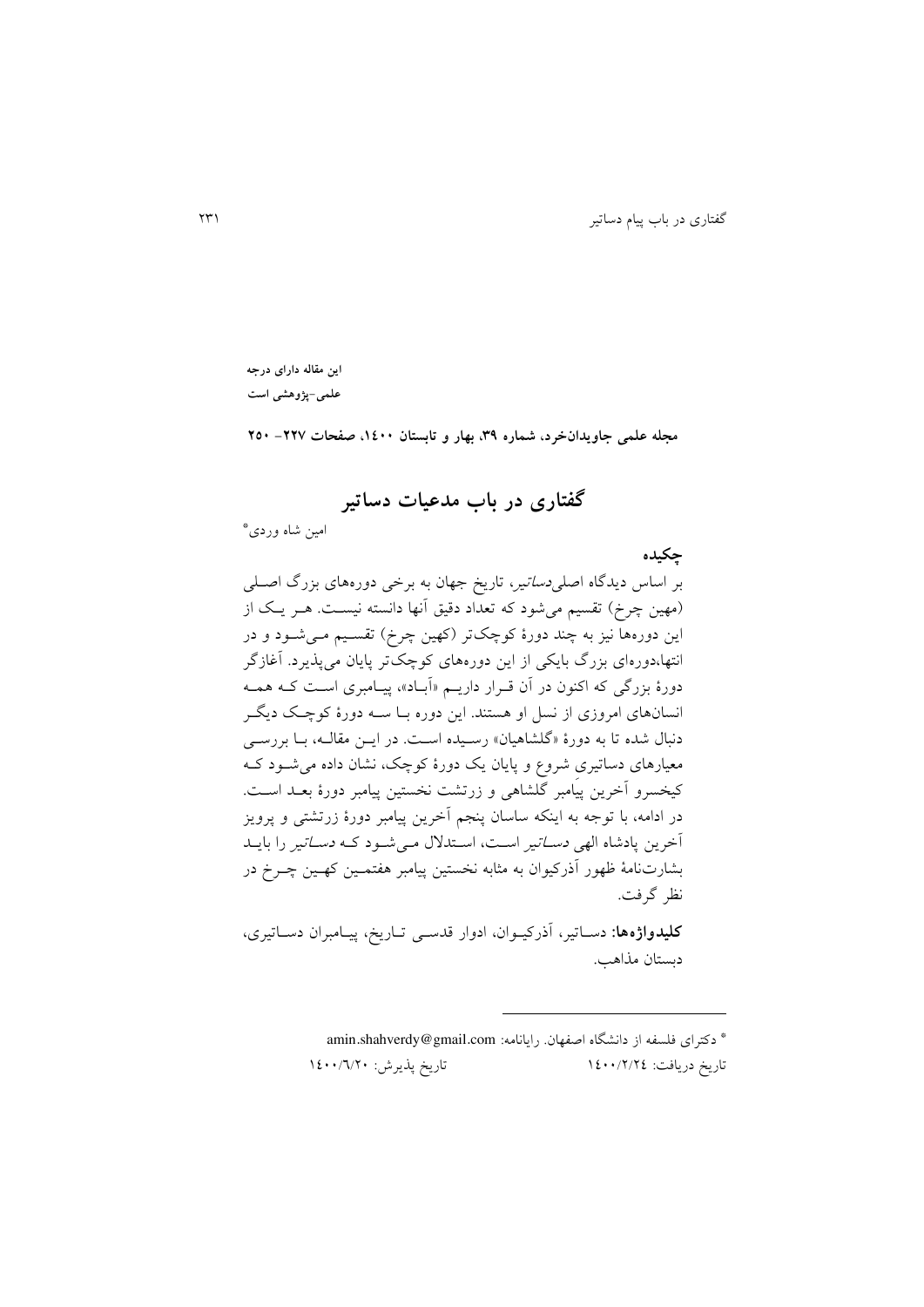#### **.0 مقدمه**

آذرکیوانیان، منتسب به مکتبی بودند که نام آن از شخصی به نام آذرکیـوان گرفتــه شــده بود. آنها متأثر از آراء وآموزههای آذرکیــوان، بــه تــرویج تعــالیمی مــیپرداختنــد کــه در دورههای بعد بسیار مهم و پر نفوذ واقع شدند. پس از آنکه انکتیـل دو پــرون، بــا متــون اوستايی در هند آشنا شد و بـا فراگيـري زبـان ايـن متـون از موبـدان هنـدي، توانسـت ترجمهای از آنها را به فرانسوی منتشرکند؛ کسانی مانند جلونز گملان کردنلد کله شلا يد دعوی آذرکیوانیان در قدمت کتابی مانند *دساتی*ر نیز درسـت باشــد و بــا پــافتن آن، مــتن مذهبی ديگری به ديرپايی يا حتی قديمتر از *اوستا* به دست آيد. در حدود همين زمـان بود که مال کاووس و فرزندش از ايران بازگشتند و با خود نسخهای از دساتیر را آوردند که گویا در آن زمان در هند وجود نداشـت'(مجتبـائی، ١٣٧٤: ٢٥١). پــس از ايــن، دانکــن فرماندار بمبئی، که قصد داشت ترجمهای از اين کتاب را به انگليسی منتشر کنـد از مـلا فیروز خواست که کسی را از وجود اين کتاب آگاه نکند (پورداود، ١٣٨٦: ٢٧). با اين همه، دانکن چندان زنده نماند تا ترجمه خويش را به پايان رساند و همین امر سلبب شلد تلا ملا فیروز و فردی به نام ارسکین به تشویق و درخواست سر جان ملکم، به ترجمه ایــن اثر بپردازند و نهايتاً در سال 0202 میالدی، دساتیر را همراه با ترجمه انگلیسی آن چاپ کنند (پورداود، ١٣٨٦: ٢٧-٢٦).

دساتیر کتاب آسمانی آذرکیوانیان خوانده شده و در بسیاری از آثار آنان به آن اشلاره شده است. با اين همه، تاکنون به اين موضوع پرداخته نشده که چرا ايـن کتـاب کـه در آن، نه نامی از آذرکیوان است و نه نشانی از پیروان وی، باید کتاب آسمانی پیـروان ايــن مکتب باشد. در اين مقاله، تلاش ملي شـود تـا روشـن شـود کـه چگونـه طـرح ايرانـي آذرکیوانیان در *دساتیر* در جهت توجیه و تبیین پیامبری آذرکیوان بوده است و چگونه بــا فراهم آوردن موضوعات گوناگون سعی کردهاند تا ظاهری قدسی به مطالب خود بدهند و در نهایت پیامبری آذرکیوان را غیرمستقیم از آن نتیجه بگیرند.

### **.2 پیشینه پژوهش**

تا پیش از آنکه ملا فیروز*دساتی*ر را چاپ کند، ایــن کتــاب نایــاب بــود و طبیعتــاً امکــان بررسی دقیق آن وجود نداشت. اما از زمان انتشار این اثـر تــا امـروز نیــز پــژوهش هــای دقیقی در زمینه محتوای آن صـورت نگرفتـه اسـت. در آثــاری کــه آراء و اندیشــههــای آذرکیوانی بررسی می شوند، معمولاً اشارههایی در مورد *دساتی*ر نیز وجود دارد که از حد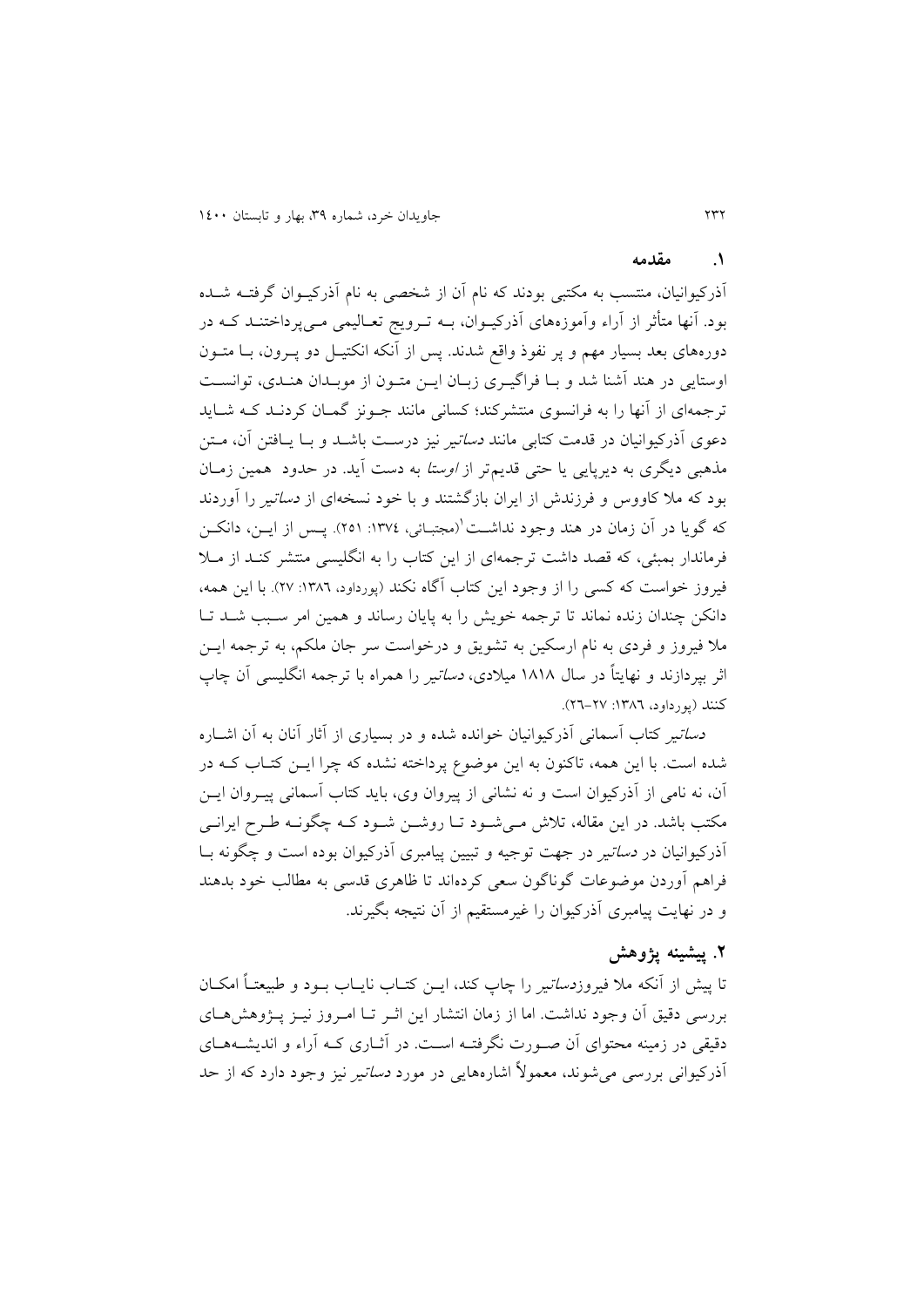معرفی و گزارش کلی فراتر نمی روند. از میان این آثار می توان به مقالات آئــوکی( ,Aoki 2000) و (Aoki, 2001) اشــاره کــرد کــه در آنهــا آراء و انديشــههــای آذرکیــوانی در چهارچوب پیوند انديشههای زرتشتی با عرفان اسالمی مورد بررسی قرار گرفتهانلد؛ املا از آنجا که در *دساتیر مطالب کمتری نسبت به دیگر آثار آذرکیوانی در این زمینــه وجــو*د دارد، آئوکی نیز چندان توجهی به *دساتی*ر نکرده است. شفیلد نیز در چهارچوبی مشـابه، اما اندکی مفصل تر به *دساتیر* می پردازد و معتقد است که زبان ویژه *دساتیر* را می توان بــا مقام جمع الجمع نزد عرفا مقايسه کرد (165 :Sheffield, 2014 ). بر ايــن اســاس، شــفيلد معتقد است که از نظر آذرکیوانیان، تنها در هنگام بیان گزارشهای پیـامبران از حقیقـت غايی جهان است که اختلافهای دينی پديد می آيند؛ بنابراين، نبايـد تفـاوتهـای ميـان اديان گوناگون را بنيادين و اساسی در نظر گرفت و مـی،بايسـت بـه حقيقـت وغايـت مقصود آنها توجه کرد. روشن است که چنین گرايشی به کثرتگرايی دينی راه میبرد و چنانکه در بخش پايانی همین مقاله خواهد آمد نمی توانـد بـا رويکـرد کلـی *دسـاتير* در تأکید بر ايرانگرايی و تمرکز بر اسطورههای ايرانی و درعین حال عدم اشلاره بله ديگلر اديان و شخصيتهای مذهبی، هماهنگ باشد. از سـوی ديگـر، پـورداود بـا تمرکـز بـر د*ساتی*ر، مطالب بیشتری را بیان میکند اما غالباً از منظر زبانی و انتقاد از واژهســازیهــای دلخواهانه است که به بررسی این کتاب مـیپـردازد (پـورداود، ١٣٨٦). مجتبـائی نیــز در گزارش خود از آذرکیوان، بخش کوتاهی را بـه *دسـاتیر اختصـاص مـی*دهـلـ و مطلـب چندان بیشتری را بر گفتههای پـورداود نمـی|فزايـد (مجتبـائی، ١٣٧٤: ٢٥٦-٢٤٧). بــدين ترتیب، در هیچ<sub>ی</sub>ک از آثاری که تاکنون نگاشته شدهاند، به طور دقیــق، ادوار تــاریخی در د*ساتیر و استفاده از آنها در جهت بیان پیامی خاص پی گرفتـه نشــده و چنانکــه در ایــن* مقاله آمده است به منطق درونی تحولات دورههای تاریخی و پیگری آنها در جهت بیان پیامبری آذرکیوان توجه نشده است.

### **.9 پیامبران دساتیری**

آذرکیوانیان *دساتی*ر را کتابی آسمانی میدانند که در آن گفتارهای الهی خطاب بــه پــانزده پیامبر و یک پادشاهآورده شده است. در هر بخش از این کتاب، ادعا شــده کــه ســخنان خداوند خطاب به يکي از برگزيـدگان دسـاتيري آمـده و آن بخـش نيـز بــه نــام همـان شخص، نامیده شده است. نکته جالب آنکه هیچ یک از پیامبران دساتیری جز زرتشــت، پیامبران يا شخصیتهای دينی شناخته شدهای نیستند و به هیچ يک از اديان بزرگ تعلق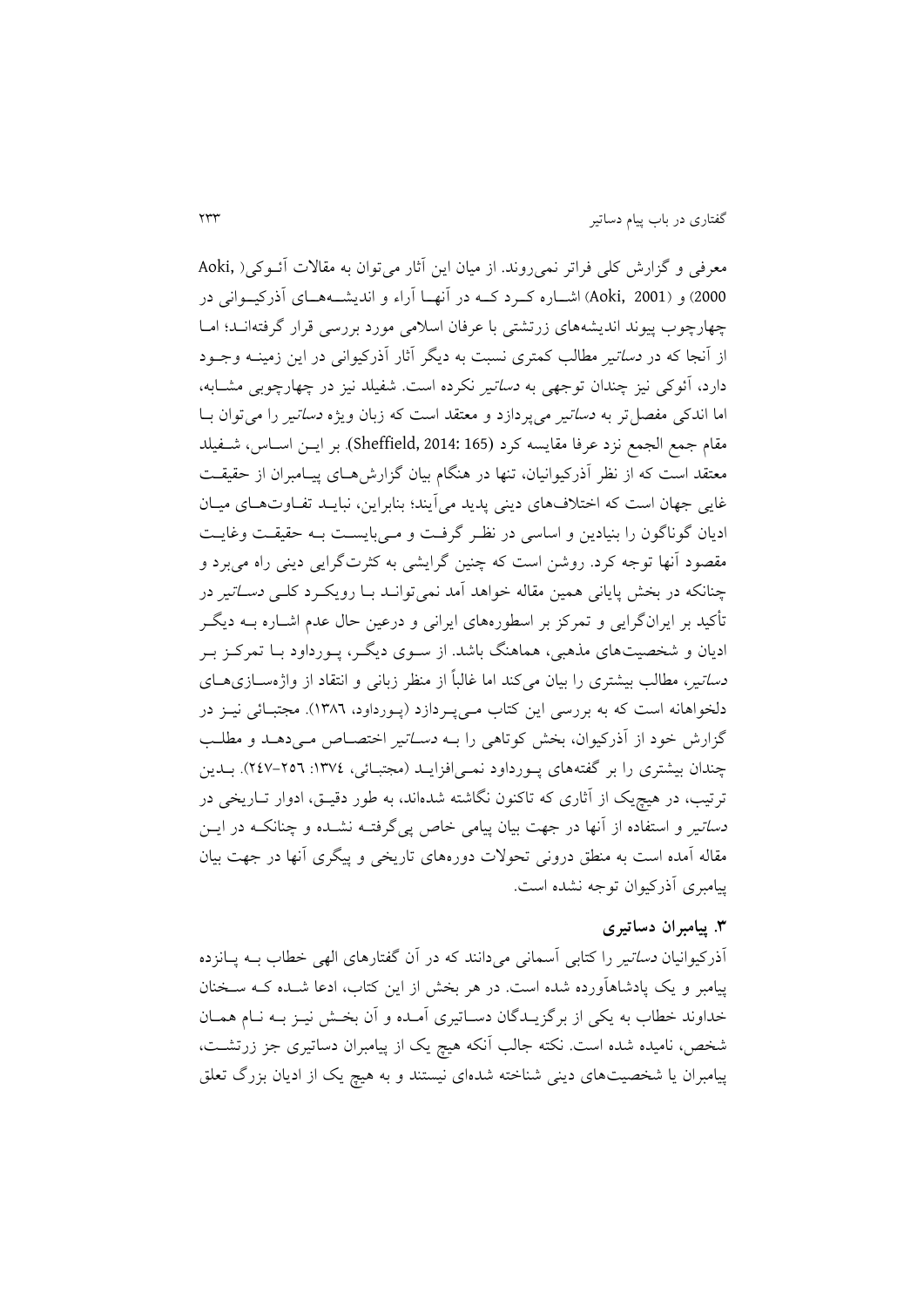ندارند. بدينترتیب، به نظر می رسد که نويسنده يا نويسندگان *دساتیر* به دلايل<sub>ی</sub> که شايد یکی از آنها ایرانگرایی و توجّه به سنّتهای ایرانی است'، شخصـیتهـای اسـطورهای ایرانی را به عنوان پیامبران خود انتخاب کردهاند<sup>۲</sup>. «أباد» نخستین پیـامبری اسـت کــه در د*ساتی*ر به وی اشاره می شود و نخستین بخش از این کتاب به گفتارهـای خداونــد بــا او اختصاص يافته است. بخشهای بعدی *دساتی*ر به ترتیب شـامل گفتارهـای خداونــد بــا ديگر پيامبران دساتيري يعني جي|فرام، شاي کليــو، ياســان، گلشــاه، سـيامک، هوشــنگ، تهمورس، جمشید، فريدون، منوچهر، کیخسرو، زرتش ، ساسان نخس و ساسان پنجم است. در اين ميان، يک بخش نيز به گفتارهای خداوند با اسکندر اختصـاص يافتـه کـه گرچه پیامبر نیست اما از پادشاهان برگزیده است.

متن *دساتیر* از دو بخش تشکیل شده، بخش نخست به زبانی نامشخص است کــه غالبــاً آن را جعلی و ساختگی دانستهاند و بخش دوم، ترجمه و شرحی است به زبان فارسبی. نام پیامبران دساتیری در متن نخست که آن را از این به بعد زبان دساتیری مـیiسامیم در بیشتر موارد متفاوت با نام آنها در متن فارسی است و مقایسـه آنهـا بـا يکـديگر نشـان میدهد که تعمدی در اين تحريف و معوّج ساختن نـامهـا وجـود داشـته اسـت. بـرای مقايسه و توجه بهتر به اين موضوع، نام دساتیری پیامبران و معادلهای فارسل ی آنهلا در ادامه ذکر میشوند.

| نام فارسى پيامبر | نام دساتیری پیامبر    | رديف         |
|------------------|-----------------------|--------------|
| آىاد             | آىاد                  |              |
| جيافرام          | جىافرام               | ۲            |
| شاي کليو         | شاي كليو              | ٣            |
| ياسان            | ياسان                 | ٤            |
| گلشاه            | فرزنيسار <sup>،</sup> | ٥            |
| سىامك            | سيامر                 | ٦            |
| هوشنگ            | هورشاد <sup>ه</sup>   | $\checkmark$ |
| تهمورس           | تخمورد                | л            |
| جمشيد            | جرمشار                | ٩            |
| فريدون           | پريسدوم               | ۱.           |
| منوچهر           | ميروزاد               | ۱۱           |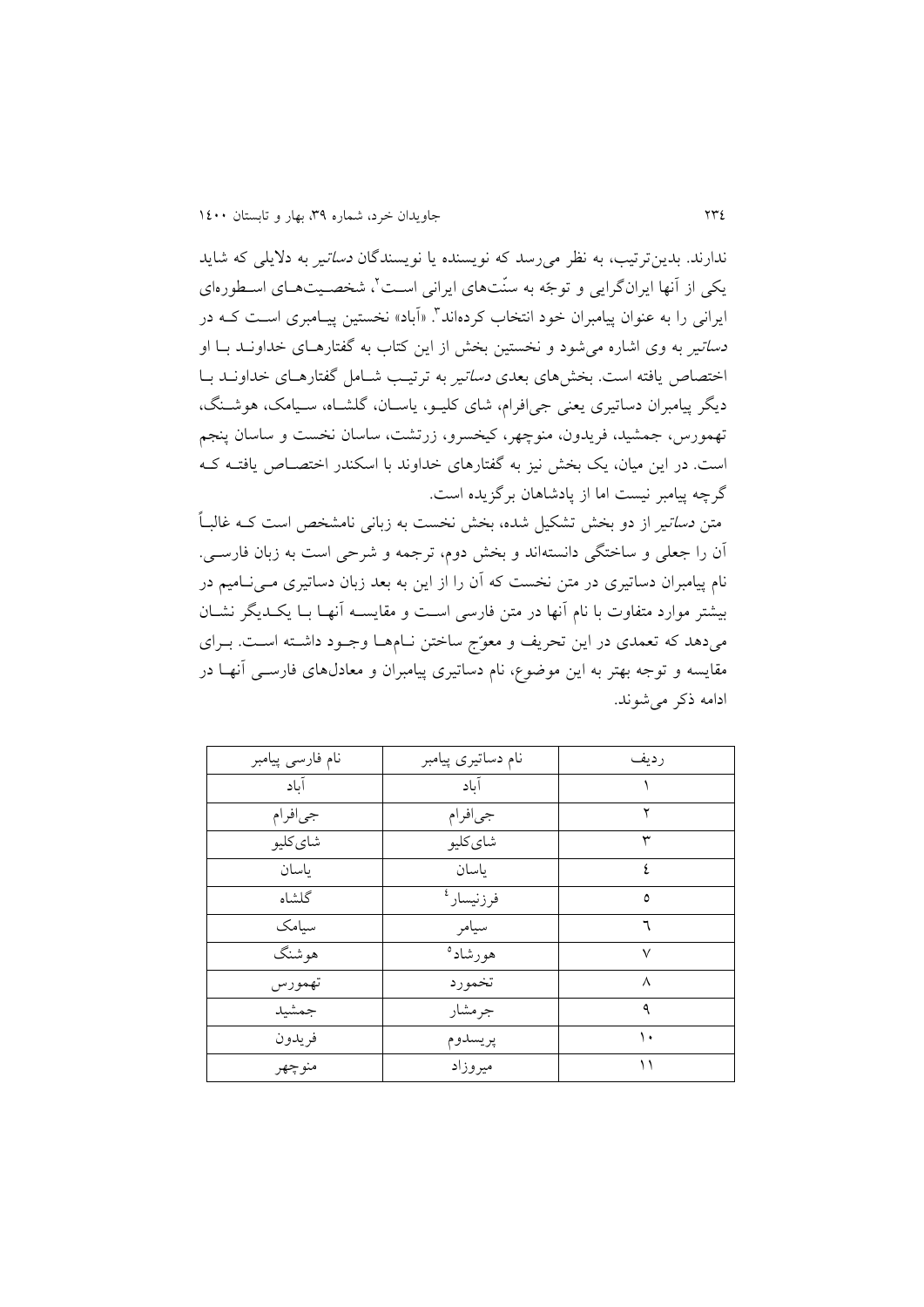گفتاری در باب پیام دساتیر 295

| كيخسرو     | كيلاسرو                     |  |
|------------|-----------------------------|--|
| زرتشت      | هرتوشاد                     |  |
| ساسان يكم  | فيرخرمين سرساد <sup>٦</sup> |  |
| ساسان پنجم | ارديناس پندم                |  |

غالب کسانی که به بررسی *دساتی*ر پرداختهاند، صـریحاً يــا تلويحــاً اســکندر را يکــی از پیامبران دساتیری دانسته و بلدین ترتیب از شـانزده پیـامبر دسـاتیری سـخن بـه میـان آوردهاند<sup>v</sup>؛ این در حالی است که در *دساتیر ه*ـیچگـاه اسـکندر پیـامبر خوانــده نشــده و نامهای به وی اختصاص نیافته است. حتی بخشــی از *دســاتیر* کــه اختصاصــاً بــه ســخن ازاسکندرمی پردازد با عنوان «پندنامه» از ديگر بخشهايی که عنـوان «نامـه» دارنـد مجـزا شده است.

نام نخستین پیامبر دساتیری در متن نامه نخست، تنها ســهبــار در بنــدهــای ۱۱۷، ۱٤٥ و ۱٦۷با عنوان «آباد» آمده است و همــین نــام را بایــد نــام اصــلی وی دانســت^. بنــابراین واژههای «فرزآباد» و «مهآباد» که به ترتیب در عنـوان نامــه نخســت و فهرسـت نامــههــا 3 آمدهاند ، شامل نام اين پیامبر همراه با صفتی هستند که نشان دهنده احترام و بزرگل ی او است. در عین حال، از آنجا که در نام بسیاری از افرادی که پس از «آبـاد» مـی آینــد نیــز واژه «آباد» وجود دارد، احتمالاً از واژه «فرز» دساتیری به معنای «بزرگ» یا واژه «مَه» بــه همین معنا، برای مشخص کردن نخستین«آباد» استفاده شده است. این مطلب را به خوبی در بند ٨٤ از نامه ساسان نخست می توان ديد:

)20( سرو کا فه مناد فرز آباد فیاس

همه را به کیش بزرگ آباد بخوان )295 1818: ,Desatir).

اکنون، اگر به نامهای دساتیری چهار پیامبر نخست دسـاتیر و معـادل@عـای فارســی آنهـا توجه کنیم درمیeیابیم که نامهای دساتیری و فارسی این پیامبران به یکسان آمـده اسـت، این در حالی است که همه پیامبران بعدی نامهای دساتیری متفاوتی در قیاس با نامهـای فارسی شان دارند. بنابراين به نظر می رسد تعمدی در اين كبار وجبود داشته است. در عین حال، نحوۂ معرفی چهار پیامبر نخست دساتیر نیز با شبیوۂ معرفیے پیـامبران بعـلای متفاوت است. در نامههای اين چهار پیامبر نخستین، ابتدا پیامبر ياد شـده مخاطـب قـرار میگیرد و برخی آموزهها به وی يادآوری میشود و در انتها به شرارت و نافرمانی ملردم دورهٔ وی در زمـان آخـرین پادشـاه دورهاش اشـاره مـه شـود و بــه دوری جســتن و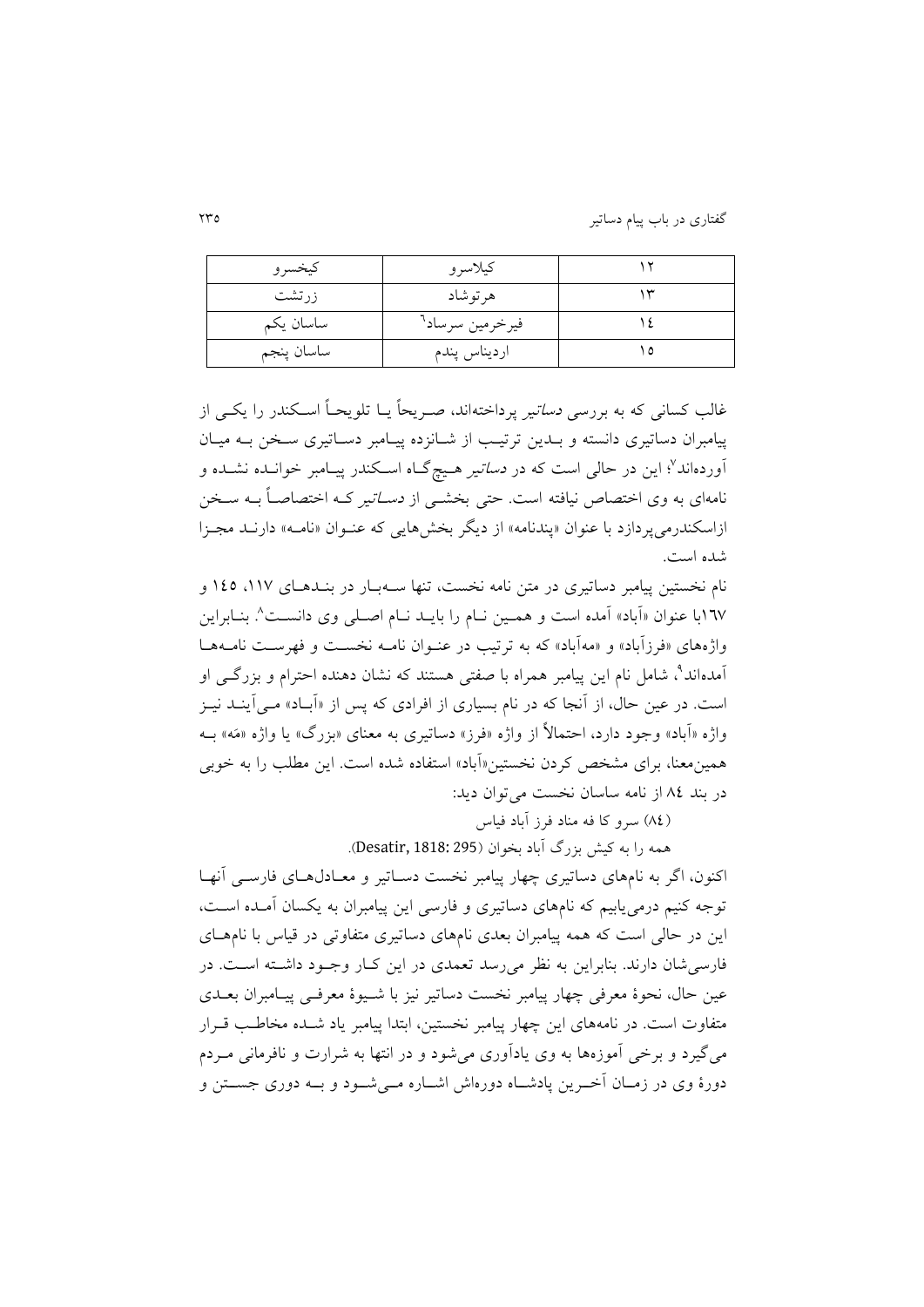کنارهگیری آن پادشاه از مردم زمانش اشاره میشود. در پايان، نام پیامبری آورده میشود که پس از آخرين پادشاه، روشني و راستي را بـراي مـردم بـه ارمغـان خواهـلد آورد و دورهای جديد را آغاز خواهد کرد. اين پیامبر جديد، مردم را از کجی و انحراف نجلات میدهد و بدينسان تسکین و مرهمی برای پادشاه پیشینی مل یشلود کله بلا ناسپاسل ی و نافرمانی مردم زمانش مواجه گرديده است.

**.0 آبادیان، جیان، یاسیان، شاییان**

اگر شیوهٔ *دساتی*ر در معرفی این چهار پیامبر را دقیقتـر بررســی کنــیم، درمــی.پــابیم کــه هريک از آنها آغازگر دورهای جديد هستند. به عبارت ديگر، تاريخ بشری در دساتیر بله دورههای مشخصی تقسیم میشود؛ در ابتدای هر دوره پیامبری ظهور میکنلد و آن دوره به نام آن پیامبر شناخته میشود. دورة نخستین با »آباد« و همسرش آغاز میشود و چنین گفته میشود که همه ديگر انسانها از نسل آنها هستند.

ای برگزيده آباد در نخست اين مهين چرخ تو با جفت و همخوابه بازمانــدی و ديگری به پايید، اکنون مردمان از شمايند )32-33 1818: ,Desatir).

اين گفتار، نشان میدهد که پیش از دورهای که با «آباد» آغاز می شود دورههـایی وجـود داشته و در آن دورهها انسانهايی میزیستهاند که «آباد» و همسرش را بازمانده آنها بايـد به حساب آورد. اين مطلب با اين باور که جهان قلد يم اسل و آغلاز زملان ی نلدارد بله خوبی هماهنگ است. پس هرچه به عقب برویم، جهان و انسان وجود داشته و آغــازی نمی توان برای آن در نظر گرفت. بر این اساس، آغــاز دورههــای پیــامبری بــا «آبــاد» بــه معنای آغاز انسان نیست. از این حیث، تفاوت مهمی میان *دساتی*ر و ادیان سامی و حتلی کیش زرتشتی به چشم میخورد. چه آنکه در ادیان یـاد شـده، جهـان و انســان آغــازی زمانی دارند و از جايی در گذشتههای دور که بعضاً تاريخ آن هلم کلامالً روشلن اسل آغاز می شوند. در دبستان مذاهب، در توضیح باور «آبادیان» در ایـن زمینــه چنــین آمــده است:

گويند بدايت وجود انسان معلوم نيست و علم بشری احاطه آن نکند چه افـراد انسانی را آغاز زمانی نبود هَلُم جراً، اصلاً کرانپذير به فـردی نشـود و تسلسـل در اين امور چون تسلسل در شماره است (دبستان مذاهب، ١٣٦٢: ٩). بنابراين «آباد» و همسرش آغازگر دورهٔ ابتدايی دساتیر هستند نــه آغــازگر انســان۱ـا در جهان؛ زيرا که پیش از آنها نیز انسانها بودهاند. با شروع اين دوره، به تدريج دسـتوراتي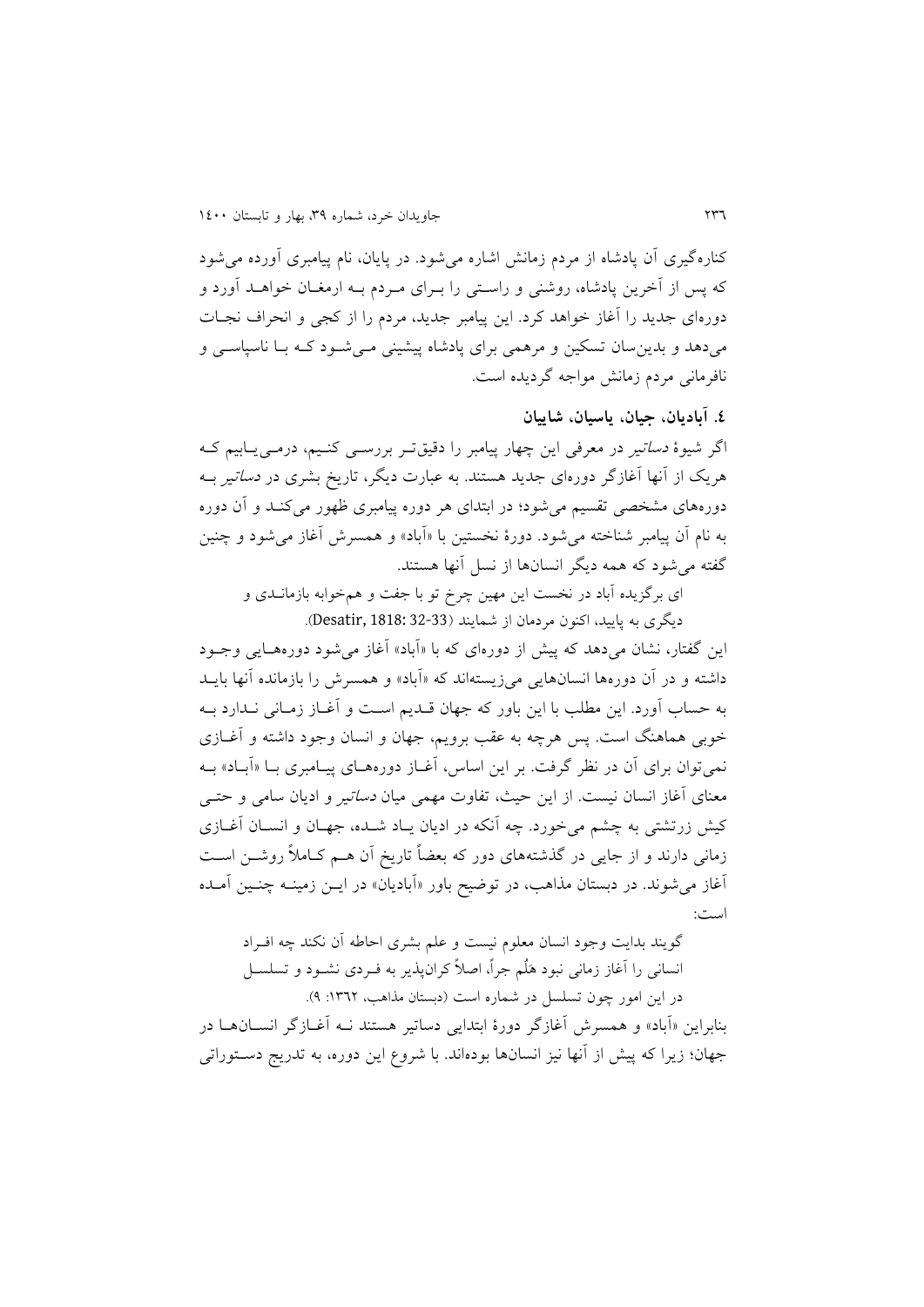به «أباد» داده میشود و همگام با أن جهان به کام مردمـان اسـت<sup>. ۷</sup>. امـا پــس از مــدتی، تفرق و اختلاف میان مردم پدید می آید و باورهای نادرست گوناگونی نضج می گیرند و در نتیجه آن جنگها و کشتارها به پا میشوند:

)001( چه، گروهی مردم کشلتن را بله و خلوب داننلد ) 000( چنلد کل یشآور گويند که آيين ما رانده نشود و برنخيزد (١٤٢) و در ايشان نبردهـا و جنگهـا پديد آيد )39-40 1818: ,Desatir).

بنابراين دوره «أباد» با نافرمانی و گناههای فراوان مردم پايان مـیپــذيرد``.در ايــن دوره، پس از «اَباد»، سیزده پیامبر دیگر در پی او می]یند<sup>۱۲</sup>و پس از آنها نوبت به پادشاهان ایــن دوره میرسد و اين پادشاهان، هر يک پس از ديگری میآيند تا پادشاهی به »آبلاد آراد « م<sub>ی</sub>رسد ۱<sup>۳</sup>.آباد آراد، به سبب بدکاری مردمان از آنها کناره میگیــرد<sup>۰۲</sup>و نیکــان بــه ســراغ فرزند وی «جی|فرام» می روند°'. بدین سان دورهٔ جدیدی آغاز میشود که نخستین پیامبر آن «جي افرام» است.

در دورهای که «جی|فرام» سر سلسله آن است، مجدداً به همان ترتیبی که در دورهٔ «آباد» گفته شد، سلسلهای از پیامبران از پی هم میآيند. در اينجا نیز بايد فرض کرد که پس از پیامبران، پادشاهانی ظاهر میشوند تا پادشاهی بــه أخـرین پادشــاه مــیرســد<sup>۱۶</sup>۰ أخــرین پادشاه اين دوره که »جیآ د« اس ، مشابه »آباد آراد«، به سبب رواج بدکرداری مردم از میان آنها بیرون می رود. در این هنگام، نیکان روزگار سراغ فرزندش می روند و همزمـان وحی الهی نیز بر اين فرزند فرو فرستاده شده و وی که »شایکلیو« نام دارد، به پیل امبری برگزيده می شود تا دورهٔ ديگری آغاز شـود". ايـن دوره نيـز مشـابه دورههـای گذشـته میگذرد و پیامبرانی میآيند تا پادشاهان ظاهر مل یشلوند و آخلر ين پادشلاه کله »شلا ی مهبول» نام دارد به سبب بد کاری مردم از میان آنهـا بیـرون مـیرود^'. در ایــن هنگــام، وحی الهی بر فرزند وی «ياسان» نازل شده و او به پيامبری برانگيخته مـي شـود. در ايـن دوره نیز پیامبرانی در پی هم میآيند و با فرض اينکه مانند دورههای پیش، پادشاهان در پی پیامبران میآيند؛ اين دوره نیز همچنان ادامه میيابلد تلا آخلر ين پادشلاه آن »ياسلان آجام« به سبب بدکاری مردم از میان آنها میرود و در اين هنگام وحی الهل ی بله فرزنلد وی «گلشاه» فرو فرستاده می شود و وی به پیامبری برانگیخته شده و دورهٔ جدیدی آغاز میگردد.

**.5 گلشاهیان**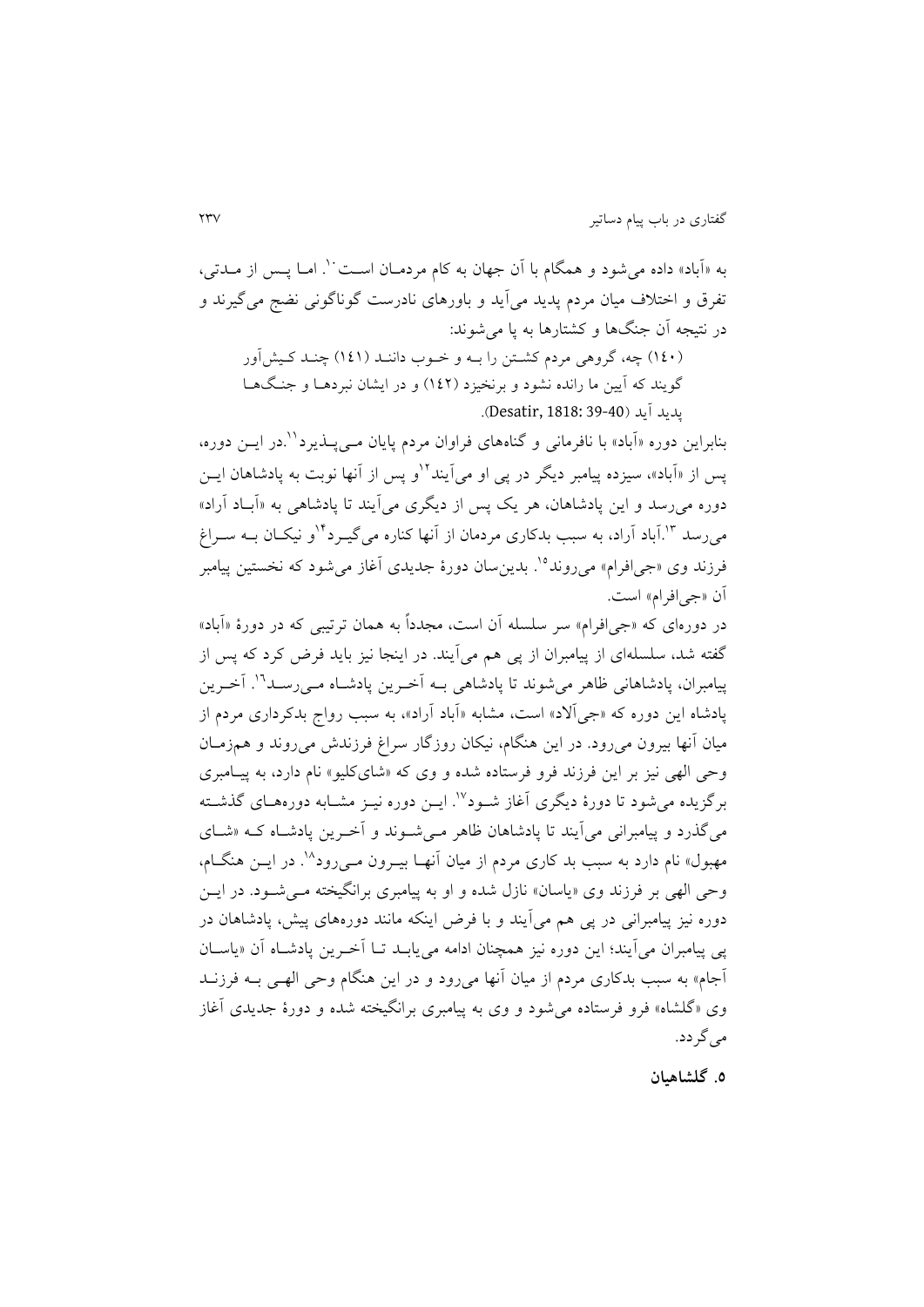با به پیامبری رسیدن »گلشاه«، دوره جديدی آغاز میشود که بر خالف دورههای پیشین با تفصیل بیشتری در *دساتیر* دنبال می شود. در حالی که در دورههای پیشــین اغلــب بــه پیامبران ابتدای دوره و پادشاه انتهای دوره اشاره می شد، در این دوره جدیــد، پیــامبرانی که از پی گلشاه میآیند هر يـک بخـش جداگانـهای از *دسـاتي*ر را بــه خــود اختصــاص میدهند و توصیفات دقیقتری از آنها به میان میآيد. در دوره گلشاه، همه چیز به سامان میرسد و فرمانروايی بر همة پديدههای زمینی به کمال میرسد:

(٣٤) ای گلشاه تو آن پیغمبری کـه سـه پـور کـه کـانی و روينـده و جـانور را گويند، پرمان تو می $\mu$ رند (٣٥) و چار مادر ک $\epsilon$  چهار گلوهر باشـد در فرگفـت تواند )14 1818: ,Desatir).

پس از «گلشاه»، فرزنــد وی ســیامک بــه پیــامبری مــی٫ســد<sup>۱۹</sup> و پــس از وی فرزنــدش «هوشنگ». پـس از «هوشـنگ» فرزنـلـش «تهمـورس» و پـس از «تهمـورس» فرزنـلـش «جمشید» ``به پیامبری میرسد. تا اینجا شباهتهای قابل ملاحظهای میان مطالب *دســاتیر* با آنچه در *شاهنامه* و ديگر روايتهای ايرانی آمده است به چشم میخورد. امـا داوری د*ساتیر* در خصوص «جمشید» بهگونهای دیگر است. در دساتیر بر خیلاف سیایر منیابع، بدکاری و ناسپاسی مردم سبب میشود جمشید از میان آنها بیرون رود و ضحاک تلاز ی بر آنها تسلط يابد:

)20( اکنلون مردملان بلدکار شلدند و راه تنلدباری گرفتنلد )25( و ارج تلو را نمی شناسند (۸٦) و چم سخنان تو نمی پابند و با اين نکوهش تو میکننـد (۸۷) و نیکويیها که تو از برای ايشان خواستی فراموش کردند )22( اکنون تلو را از میان اینها برآرم و اینان را به دست دهآک تازی، بودن سزاوار است ( Desatir, .)1818: 154

پیامبری جمشید با آمدن ضحاک پايان می پابد، اما دورهٔ جديدی آغاز نمی شـود. ايــن در حالی است که انتظار می رود همانند دورههای قبـل کـه بـا بـدکاری و نافرمـانی مـردم، دورهای به پايان میرسید و فساد و کشتار جامعه را فرا میگرف ، اين بار هم سیر وقايع به همین شیوه پیش رود. اما چنین نمیشود و يزدان بر مردم مل یبخشلد و دورة پیشل ین همچنان ادامه پیدا میکند و فريدون به راهنمايی مردم برگزيده میشود: )0( ای فريدون پور آبتین بر مردمان و جانوران بیآزار بخشیدم و از گناه ايشان

گذشتم و تو را که دوست منی به پیغمبری گزیدم و جهان را پرستنده تو کـردم .)Desatir, 1818: 157(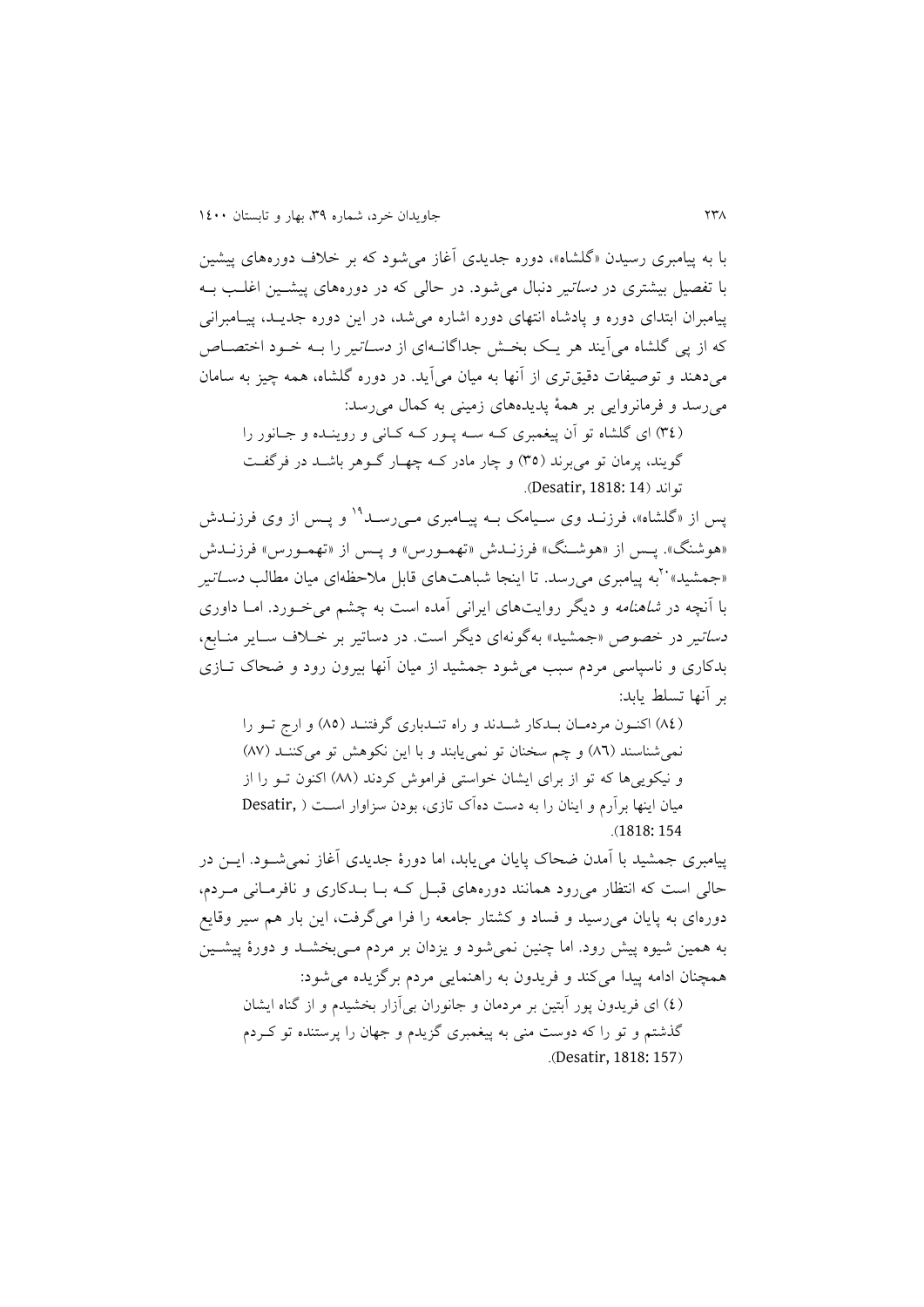بدين ترتیب، رسالت الهی به خاندان فريدون منتقل میشود. اما بــا نافرمــانی ســلم و تور، اين عطيه الهي به منوچهر فرزند ايرج مي رسد و او است که پيامبر پس از فريــدون به حساب می[ید". پس از منوچهر، پیامبری به کیخسرو میرسد و بـا وی نقطــه عطـف سلسله گلشاهیان رقم میخورد. کیخسرو را بايد آخرين پیامبر گلشاهی به حسلاب آورد و پیامبر پس از او را نخستین پیامبر دوره جدید دانست. این مطلب مهمی است کـه در *دساتیر* بدان تصریح نمیشود اما برای درک ساختار و دریافت پیـام *دسـاتیر* از اهمیــت بسیار برخوردار است.

چنانکه در موارد پیشین ديده شد، در انتقال از يک دوره به دوره بعد و شروع نسلل جدیدی از پیامبران، نخست سلسله پیامبری بـه سلسـله پادشـاهی تبـدیل مـیشـد و از آخرين پادشاه دوره قبل نخستین پیامبر دوره بعد پديد میآملد . در اينجلا نیل ز بلا ملورد تقريباً مشابهی مواجه هستیم، اما نه دقیقاً همانند موارد پیشین. در دورة پیامبری کیخسرو حادثهٔ خاصی روی می دهد که اتفاقات این دوره را تحت تأثیر خود قرار مـی دهــد و آن عروج کیخسرواست به سوی یزدان. در ابتدای نامهٔ یازدهم *دساتی*ر که به وی اختصـاص یافته است، کیخسرو چنین معرفی می شود:

(٦) روان تو فرشته است و پور فرشته است و چنین سروشی گرامبی و بـزرگ

با تو خرد نام دادهام )170 1818: ,Desatir).

بدین ترتیب از همان آغــاز گفتــه مــی شــود کــه کیخســرو از صــفاي بــاطن خاصــی برخوردار است و مشتاق فراروی از جهان فرودين به فرازيناست. چنين گفتـه مـی شـود که او به عروجهای گاه و بیگاه نمیتواند بسنده کند و همین امر سبب میشلود تلا بله صورت کامل نزد يزدان برود:

)29( اکنون به گاه گاه آمدن برم خوشنود نیستی و همیشه و همواره بلودن نلزد

من میخواهی )20( من نیز به دوری تو خوشنود نیم )174 1818: ,Desatir). عروج کیخسرو به تنهایی دلیل انقطاع گلشاهیان نیست. در واقع، از آنجـا کــه کیخســرو عارفی وارسته و بريده از تعلقات دنیا است، شیوهٔ خاصی را نیز در زندگی پیش می گیرد که سبب انقطاع گلشاهیان میگردد. در *دساتیر*، در این زمینه چنین آمده است:

)06( و تو را آن فرهی دادم که با همه دستگاه از نزديکی زنان دوری گرفتل ی و با اينان نیامیختی و روز و شب، دل را به من بستی )172 1818: ,Desatir).

بنابراين، نسلي از کيخسرو باقي نمي ماند تا پيامبري در آن ادامـه يابـد. بـر ايــن اســاس، کیخسرو آخـرین پیـامبر گلشــاهی اســت و پــس از وی دورهٔ جدیــدی از تــاریخ آغــاز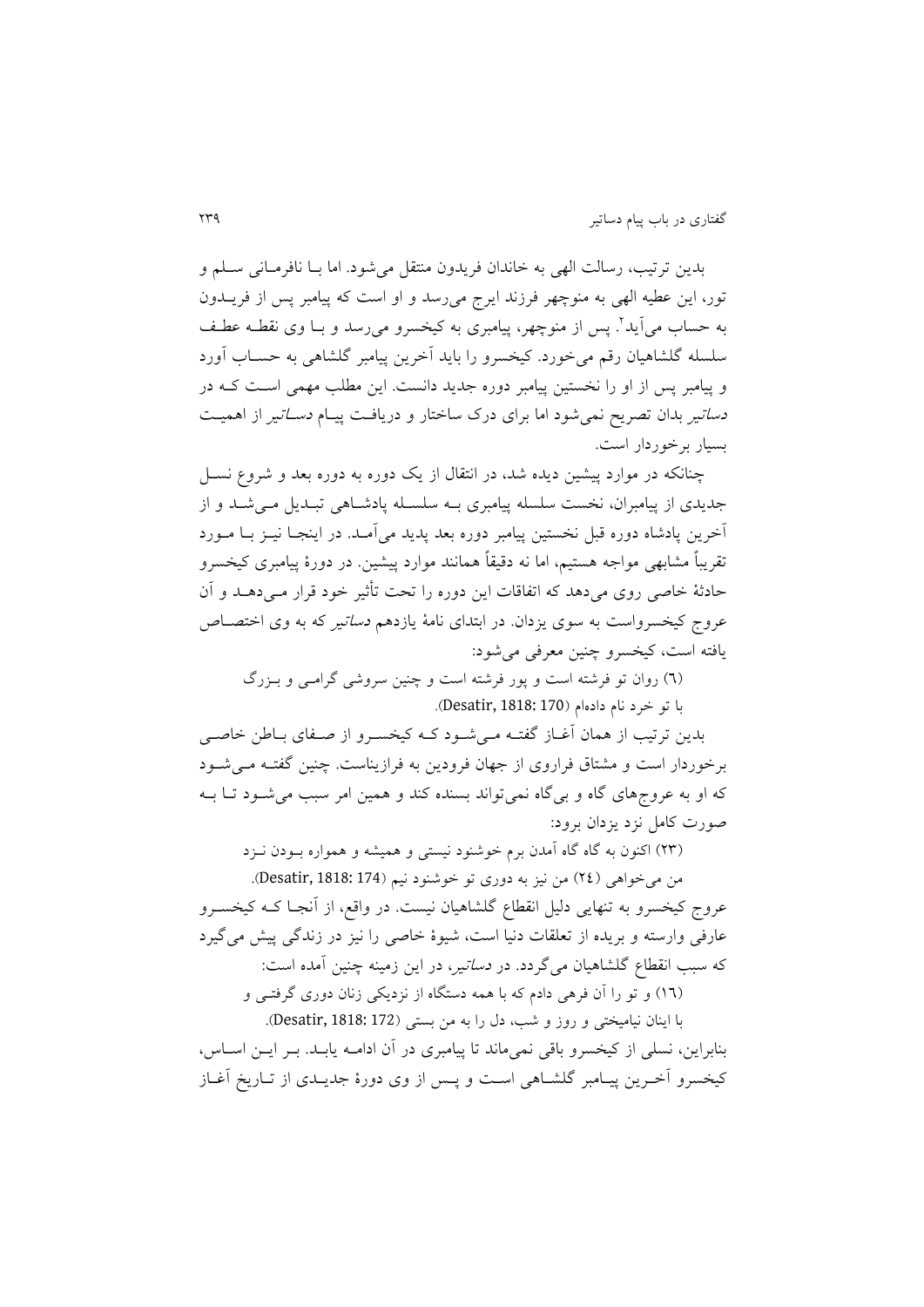می گردد. توضیحات *دساتی*ر در ايــن قســمت هرچنــد مجمــل امــا ايــن مطلــب را تأييــد می کنند؛ چرا که همانند گذارهای پیشین، در این مـورد نیــز بــا بــه پایــان رســیدن دورهٔ پیامبری، ابتدا پادشاهی ظهور میکند تا واسطه میان دو نسل از پیـامبران باشـد. در نامــه کیخسرو، خداوند چنین او را مورد خطاب قرار می دهد:

(٢٦) فرودين جهان را به لهراسب سپار كه فـره ايـزدي بـا اوسـت ( ,Desatir .)1818: 175

سخن در باب پادشاهی لهراسب به همین اندازه میآید و بی درنگ به پیـامبری زرتشـت بشارت داده میشود.

### **.6 زرتشتیان**

زرتشت در دساتیر، کسی معرفی میشود که در دورهٔ گشتاسب ظهور کرده و به پیامبری می رسد. به دلایلی که پیش از این ذکـر شـد، او را بايـد سـر سلسـله نسـل جديـدی از پیامبران دانست. اهمیت زرتشت در دساتیر را از اینجا می توان دریافت که حجم مطالبی که به زبان دساتیری، به وی اختصاص یافته از همهٔ پیـامبران پیشـین بیشـتر اسـت مگـر «آباد» که نخستین پیامبر *دساتی*ر است. در انتهای نامهٔ زرتشت به آشـکار شــدن اســکندر بشارت داده می شود اما از او به عنوان پیامبر نام برده نمی شود. در بخش بعــدی *دســاتی*ر نیز که به اسکندر اختصاص می بابد، اسکندر همچنان پیامبر نیست، بلکه پادشاهی است که یزدان او را بزرگ داشته تا آیین «آبــاد» را در جهــان بگســتراند.<sup>۲۲</sup> بــه نظـر مــی(ســد توضیح تاریخ مطابق نظریه ادواری *دسـاتی*ر بــا رســیدن بــه اســکندر بــا اشــکال مواجــه می شود، چرا که از یک سو اسکندر پادشاهی است که ایران زمین را اشـغال مـی کنـد و سنتهای ايرانی را از بين مـیبـرد و از سـوی ديگـر بـا حضـور او خللـی در سلسـله پیامبرانی که پس از زرتشت می آیند به وجـود مــی|یــد. امــا در اینجــا نیــز مشــابه دورهٔ پیامبری «جمشید»، با استفاده از تمهیدی سعی می شود تا نظریهٔ ادواری سلسـله پیـامبری حفظ شود. بدين ترتیب، همانند مورد »جمشید« در اينجا نیز ملردم بله نلا بکلار ی و بلد کرداری متصّف می شوند؛ با این تفاوت که بر خلاف حالت قبل، اسکندر فرزنـد شــاهی ايراني يعني داراب معرفي مي شود كه به سبب بدي های مردم به يونان رفتـه اسـت و بـا بازگشت خود قرار است آیین «آباد» را گسترش دهـد. بــه همـین منظـور، داسـتانی در بخش سیزدهم *دساتی*ر ساخته می شود که بر اسـاس آن گروهـی از فرزانگــان یونــانی از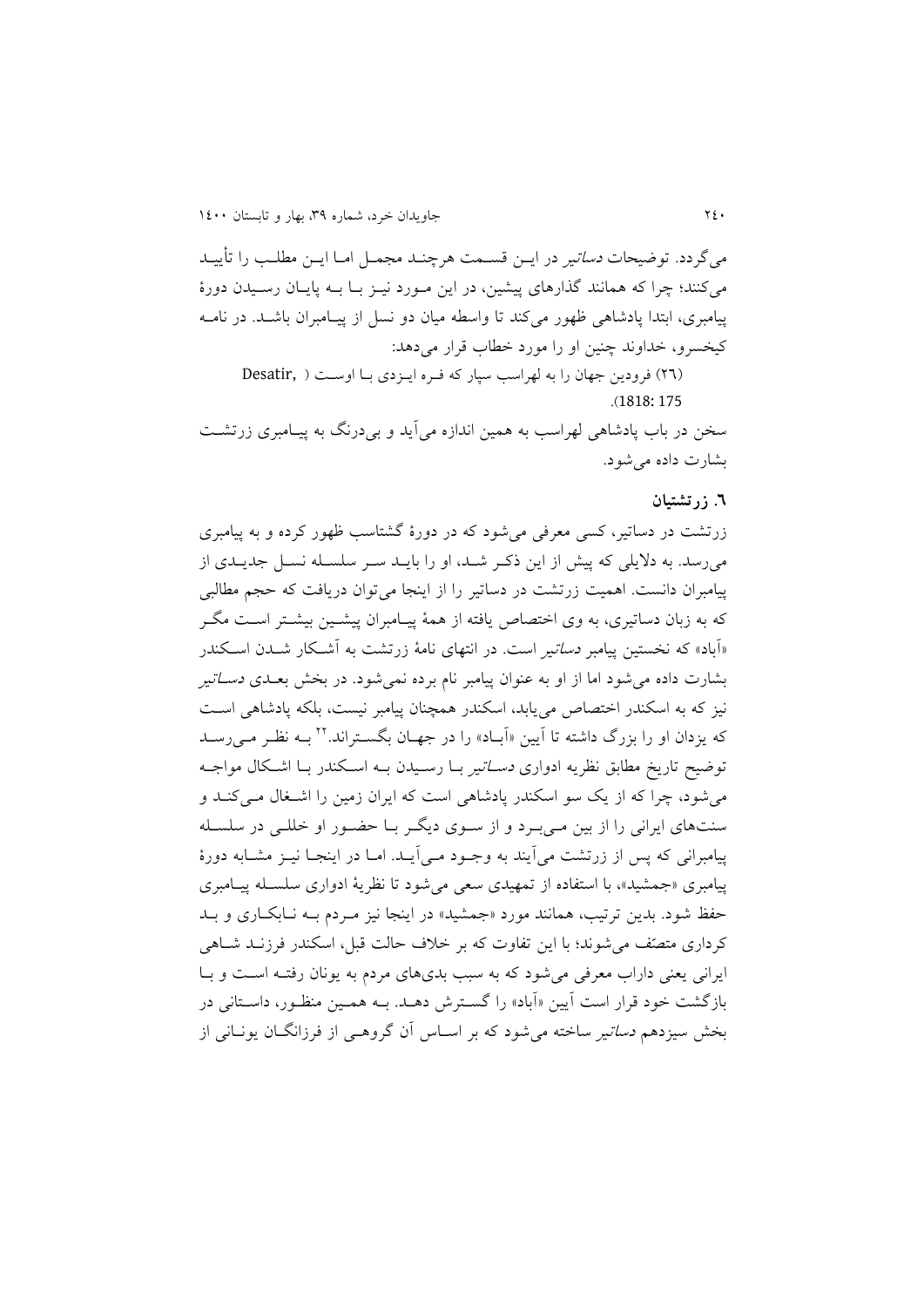زرتشت درباره پادشاه بزرگی که خواهد آمد (اسکندر) ملیپرسلند و زرتشت بـه آنهـا چنین پاسخ میدهد: (٥٦) آن پادشاه پور شاهی از نژاد شهنشاه گشتاسب باشد (٥٧) چون ايرانيان بد

کارها کنند و پادشاه خود را کشند يزدان او را که آن پادشلاه خجسلته باشلد بلا آنکه ايراني است به روم برد (Desatir, 1818: 186).

اکنون با ايرانی شدن و تأيید الهی يافتن اسکندر، مشکالت پیشین بلر لرف شلده و ادامه سلسله پیامبرانی که با زرتشت آغاز شده بود، می تواند همچنان ادامه داشته باشـد. اگر به تفاوت اين بخش با بخشهای پیشین دق شود، روشن میگردد که نظريه دوری پیامبران تا آنگاه که به تاريخ واقعی بشر وارد نشده بود کامالً آزادانه و دلخواهانله قابلل تفسیر بود، اما زمانی که پای حقايق تاريخی به میان آمد و قـرار شــد تــا تبيــين آنهــا بــر اساس اين نظريه صورت پذيرد، هم توضيحات *دساتير* كوتاهتر شد و هم وقايع تـاريخي قلب و تحريف شدند. پس از میان پرده اسلکندر کله تنهلا پادشلاه دسلات یری اسل کله بخشی از اين کتاب به وی اختصاص پافته است، رسالت پيامبری بـه «ساسـان نخسـت» می رسد. در حالی که اين بخش از *دساتي*ر بيشترين حجم مطالب به زبـان فارســي را بــه خود اختصاص داده است، اما چیز زیادی در مورد این پیامبر گفتـه نمــی شــود. در *نامــه* زرتشت و *پندنامه اسکندر*، نام اين پيامبر ساسان نخست ياد شده، اما در نامــهای کــه بــه خود اين پيامبر اختصاص يافته است، نام وي به صورت «آذرساسان»مي آيد. اين تفـاوت نامها آنجا جدیتر می شود که به متن خود *دساتیر* توجه کنیم؛ در نامهٔ زرتشت، نام ایــن پیامبر بدون در نظر گرفتن بخش نخست نام وی «سرساد» در *پندنامه اسکندر* «سرسـار» و در نامهٔ ساسان نخست، «فردیناس» ذکر میشود. او فرزند «داراب» دانسته مـیشـود و در تفسیر فارسی ذیل بند ۳۸، نوه داراب بزرگ یعنـی یــدر اســکندر معرفـی مــیشــود. بنابراين، بايد نتيجه گرفت که اسکندر عموی ساسان نخست است.

در اين نامه گفته می شود کـه ايرانيـان بــه سـبب کشــتن پادشــاه خــود داراب، پــدر اسکندر، نافرمانی و بدکرداری کرده و مستوجب مجازات شدهاند. اما خداوند بله سلبب وجود ساسان نخست از گنـاه آنهـا در گذشـته و همچنـان بـر آن نظـر دارد تـا سلسـله پیامبران زرتشتی ادامه يابد:

)29( ای آذر ساسان پور داراب )20( بندگی و نماز تو را پسنديدم )25( و بهلر تو از گناهان ايرانیان گذشتم )277 1818: ,Desatir).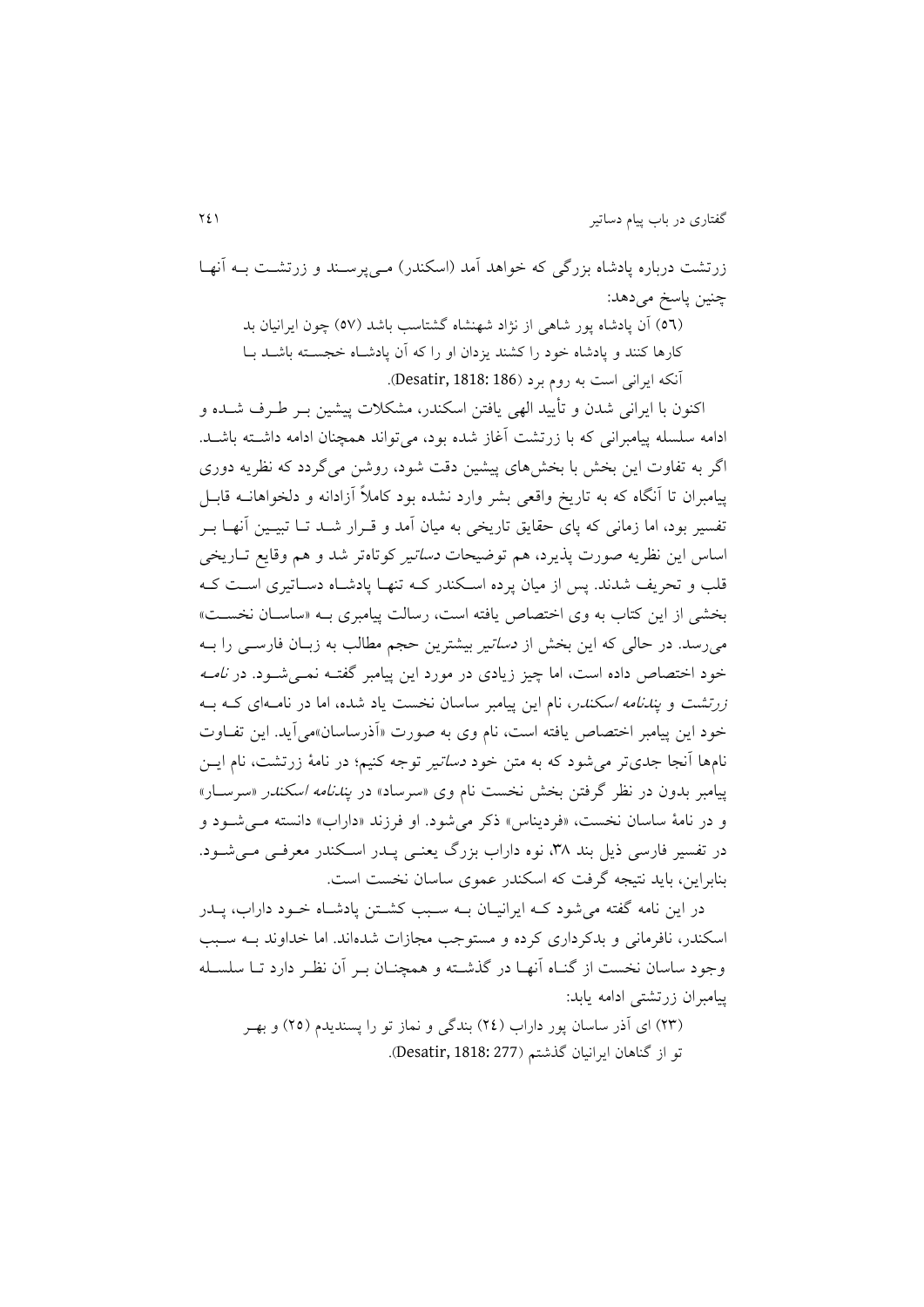پس از به پايان رسيدن پيامبری ساسان نخست به او بشارت داده می شود که پـس از وی ساسان پنجم خواهد آمد و هدايت مردم را بر عهده خواهد گرفت. ساسـان پـنجم آخرين پيامبری است که در اين کتاب به وی اشاره می شود و بـا وی، سلسـله پيــامبران دساتیری به پایان می<sub>ر</sub>سد. در تفسیر فارس*ی دساتیر* <sup>۲۳</sup> گفتــه شــده کــه ظهــور او در دورهٔ خسرو پرويزو در مرو بوده است.

### **.2 آذرکیوانیان**

تا اينجا سیر وقايع مهم وچگونگی ترتیب پیامبران در دساتیر توضیح داده شد و روشلن گرديد که دريافت خاصی از جهان و انسان سبب شـده اسـت تـا در ايـن کتـاب درک خاصی از رابطه انسان با خدا شکل بگیرد. در اين رابطه، مهمترين نکتله، نحلو ة اتصلال انسان با خدا از طريق واسطهای بـه نـام پيـامبر اسـت. از ايــن منظـر، لازم اسـت تــا در دورههای مختلفی که به واسطه تغییر جوامع بشری به وجود مـی]ینـد، سلسـلههـایی از پیامبران ظاهر شوند تا اين ارتباط حفظ شود. بنابراين پرسشی که در پايان کتاب *دسـاتي*ر برای خواننده پیش می آيد اين است که آيا اين سير به پايان رسيده اسـت و پــای پيــامبر ديگری در ميان نخواهد بود. اين پرسش زمانی اهميت می بابد که آن را در کنار پرسـش ديگری که در ابتدا اين مقاله به آن اشاره شد، قـرار دهـيم؛ و آن اينکـه چـرا *دسـاتير* را کتاب آسمانی آذرکیوانیان دانستهاند. اگر سیر مطالب و نحوهٔ ظهـور پیـامبران را چنانکـه پیش تر به آن اشاره شد به یاد داشته باشیم، پاسخی روشن به دست می آیـد و آن چیــزی نیست جز ظهور سلسلهٔ جدیدی از پیامبران که در رأس آنــان آذرکیــوان قــرار دارد. بــه عبارت روشنتر، همهٔ مطالب *دساتیر مقدمه*ای است تا ظهور آذرکیوان به عنوان پیامبری جديد را روشن و مبرهن سازد و از اينجاست که اين کتاب، کتاب آسـماني آذرکيوانيـان خوانده شده است. برای روشن تر شدن اين ادعا بهتر است تا مفروضات پیشین را به ياد آوريم و آنها را با حوادثی که در پايان پیامبری ساسان پنجم بله وقلوع مل یپیوندنلد، در کنار هم قرار دهیم. از مهمترين اين حوادث، نافرمانی و بدکاری مردم اسل کله سلبب کشته شدن پادشاه الهی خسرو پرویز می شود. در نامه ساسان پنجم این بـدکاری چنـین توصیف میشود:

(١٧) ديدی بلدکاري ايرانيـان را کـه پـروز را کشـتند (١٨) آنکـس را کـه مـن برکشیدم آنها برانداختند )301 1818: ,Desatir).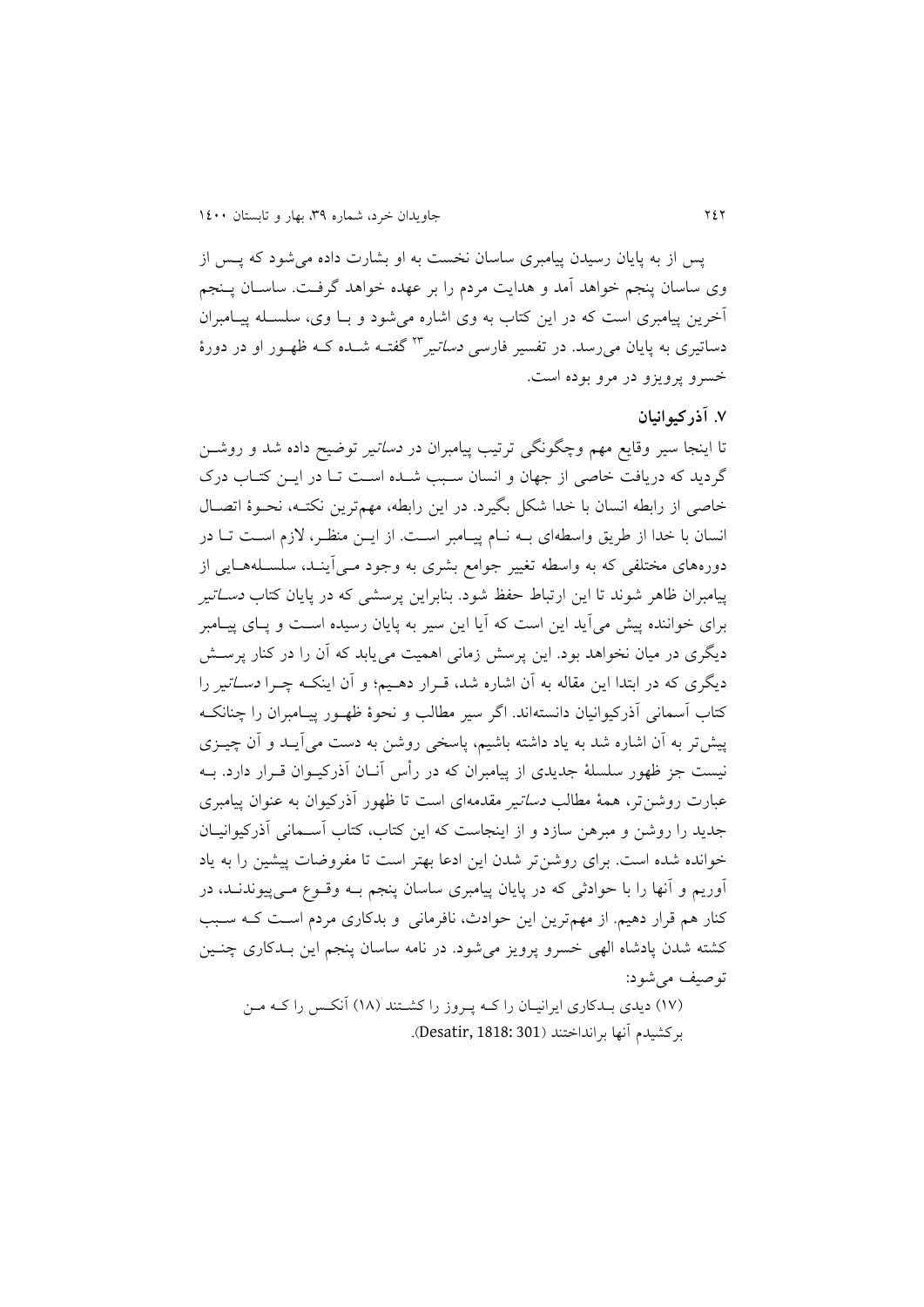و سزای اين بدکاری ايرانیان، اين بار بیپاسخ نمیماند و خداوند تصمیم میگیرد تا آنها را مجازات کند:

اينک از تازيان پاداش يابند )301 1818: ,Desatir).

از اينجا آشکار می شود کـه سلسـله پيـامبران زرتشـتی بـه پايـان رسـيده اسـت. در دورههای پیشین نیز چنین بود که بدکاری و نافرمانی مـردم نسـبت بــه آخـرین پادشــاه سبب می شد تا دورهای پايان يابد و دورهای جديد آغاز شود. فاصله ميـان ايــن دو دوره را نیز نابسامانی و قتل و غارت پر میکرد. در *نامه ساسان* نخست گفتـه شـد کـه مـردم بدکار شدند و پادشاه خود يعنی داراب را کشتند. در آن زمان، خداوند به واسلطه لطلف نسبت به ساسان نخست از آنها درگذشت و اسکندر را به ایران فرسـتاد تــا بشــارتی بــر ظهور پیامبر بعدی باشد. اما این بار چنین لطف و مرحمتی در کار نیست و مانند مـوارد قبل، سلسلهٔ گذشته به پايان می رسد و تا ظهور سلسله جديد برههای سخت و پر تـنش وجود خواهد داشت. اين حوادث، در *نامه ساسان* نخست، به شيوه پيشگويي و خبـر از آينده آمده است:

(٤٨) و من برای تو اين رنجها و بيمها دور كنم (٤٩) تـا ايـن ايرانيـان بـدكار شوند (٥٠) و از پادشاهان برگردند (٥١) و پدر و پسر را به هم افکننـد (٥٢) و کشند شهنشاه پرويز مرا (٥٣) و نشنوند گفته فرزندان تـو کـه زبـان مننـد (٥٤) چون چنین کنند از تازيان مردی پيدا شود (٥٥) که از پیروان او ديهیم و تخت و کشور و آيین، همله برافتلد ) 56( و شلون د سرکشلان، ز يردسلتان ) ,Desatir .)1818: 288-291

اين عبارت به روشنی پايان دورهای پرشکوه وآغاز هرج و مرج و آشفتگی را پیشلگو يی میکنند. اما از کجا معلوم که پايان اين آشفتگی به ظهور دورة جديدی از پیامبران منتهی شود. در پاسخ بايد گفت که اگر به شيوه و منطق دساتيری تاريخ چنانکه پيشتر آشکار گرديد، پايبند باشيم، حتماً دوره جديدی را نيز بايد در پيش روی داشــته باشــيم. علــت اين امر آن است که دورهها و مراحل مختلف بايد پشت سر هـم بياينــد تــا يــک مهــين چرخ کامل شود و از آنجا که در پایان هر مهین چرخ تنها یک مرد و زن باقی مـی،ماننــد که نسل های بعدی همگی از آنها هستند و چنین انقراضی هنوز روی نداده اسـت، پــس بايد همچنان انتظار داشته باشیم که در همین مهـین چـرخ، دورهای جدیــد بــا پيــامبری جديد آغاز گردد. مضاف بر اينکه، در نامه ساسان نخست به چنين مطلبـي بــه صــورت واضح و روشن تصريح شده است: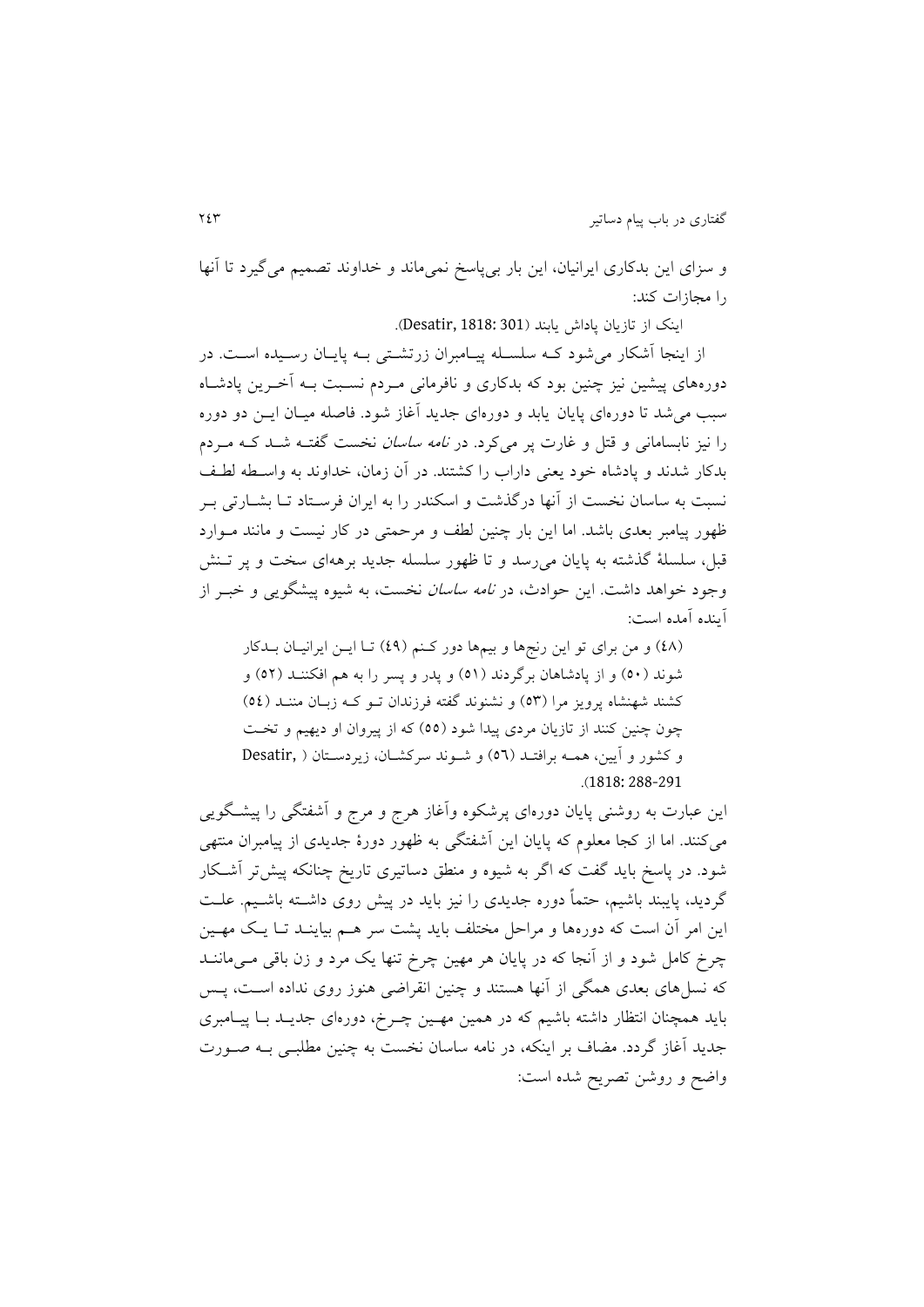200 جاويدان خرد، شماره ،93 بهار و تابستان 0011

(٧٥) و اگر ماند يکدم از مهين چرخ، انگيزم از کسان تو کســي (٧٦) و آيــين و آب تو، بــه تــو رســانم (٧٧) و پیغمبـري و پیشــوایی از فرزنــدان تــو برنگيــرم .)Desatir, 1818: 294(

اکنون بايد روشن شده باشد که دساتیر، موده ظهور دورهای نو و سلسلهای جديل د از پیامبران است. نام این پیامبر جدید صراحتاً در دساتیر ذکر نمی شود اما روشن است ک اشاره نویسنده یا نویسندگان *دساتی*ر بــه آذرکیــوان اســت. اگــر شــجرهنامــهای را کــه در دبستان مذاهب برای آذرکیوان ساخته شده است، در مقابـل خـود قـرار دهـیم؛ روشـن می گردد که آذرکیوان همان پیامبر موعودی است کــه در هــزاره پــورش تازيــان و آغــاز کهین چرخ دیگری ظهور کرده است. سلسله نسب آذرکیوان بر اساس دبسـتان مـذاهب چنین است:

آذرکیوان بن آذرگشسب بن آذر زردشت بن آذر برزين بن آذرخورين بــن آذر آيین بن آذر بهرام بن آذرنوش بن آذرمهتر بن کهتر آذر ساسان –که او را پنجم ساسان گويند- بن مهتر آذر ساسان –که چهارم ساسانش میخوانند- بن کهل ین آذر ساسان- که مشهور به سوم آذر ساسان اس - بلن مهل ین آذر ساسلان - کله متعارف به دوم آذر ساسان اس - بن سترگ آذر ساسان- که او را آذر ساسلان نخست خوانند- بن خرداد داراب بن بزرگ داراب بن بهمن بـن اسـفنديار بـن گشتاسپ بن لهراسب بن اروند بن کینشین بن کیقباد بلن زاب بلن نلوذر بلن منوچهر بن ايرج- از نواد فريدون- بن آبتین- از نواد جمشید- بلن تهملورس بن هوشنگ بن سیامک بن کیومرث بن ياسان آجام- از نواد ياسان- بلن شلا ی مهبول- از نواد شای کلیو- بن جیآ د- از نواد جیافرام- بن آباد آزاد- از نواد مهآباد– که در آغاز مهین چرخ ظاهر و روشن گشت (دبسـتان مـذاهب، ١٣٦٢:  $(\mathbf{r}$ 

روشن است که این نسبنامه در دبستان مذاهب چه کاربردی دارد و به چه نکتـهای اشاره دارد. اين نسبنامه در حکم معرفی «آذرکیوان» به عنوان پیامبری جدید است ک دورهای جديد را پس از فترتی هزار ساله آغاز کرده و دين الهـی را از حجـاب ســدههــا مستوری بیرون آورده است. حال که چگونگی قبرار گیرفتن نامیههای *دستاتی*ر و پینام اصلیای که از بازخوانی آنها به دست آمد روشن گرديد، میتوان به بررسی اين پرسش پرداخت که آيا مطالب دساتير با کثراتگرايی دينی هماهنگ و همخواننـد. بـه عبـارت بهتر، آيا آموزههای دساتیر را میتوان به گونهای در نظر گرف که با حقانی ساير اديان در تعارض قرار نگیرد. این پرسش از آنجا مطرح مـیشـود کـه برخـی از پژوهشـگران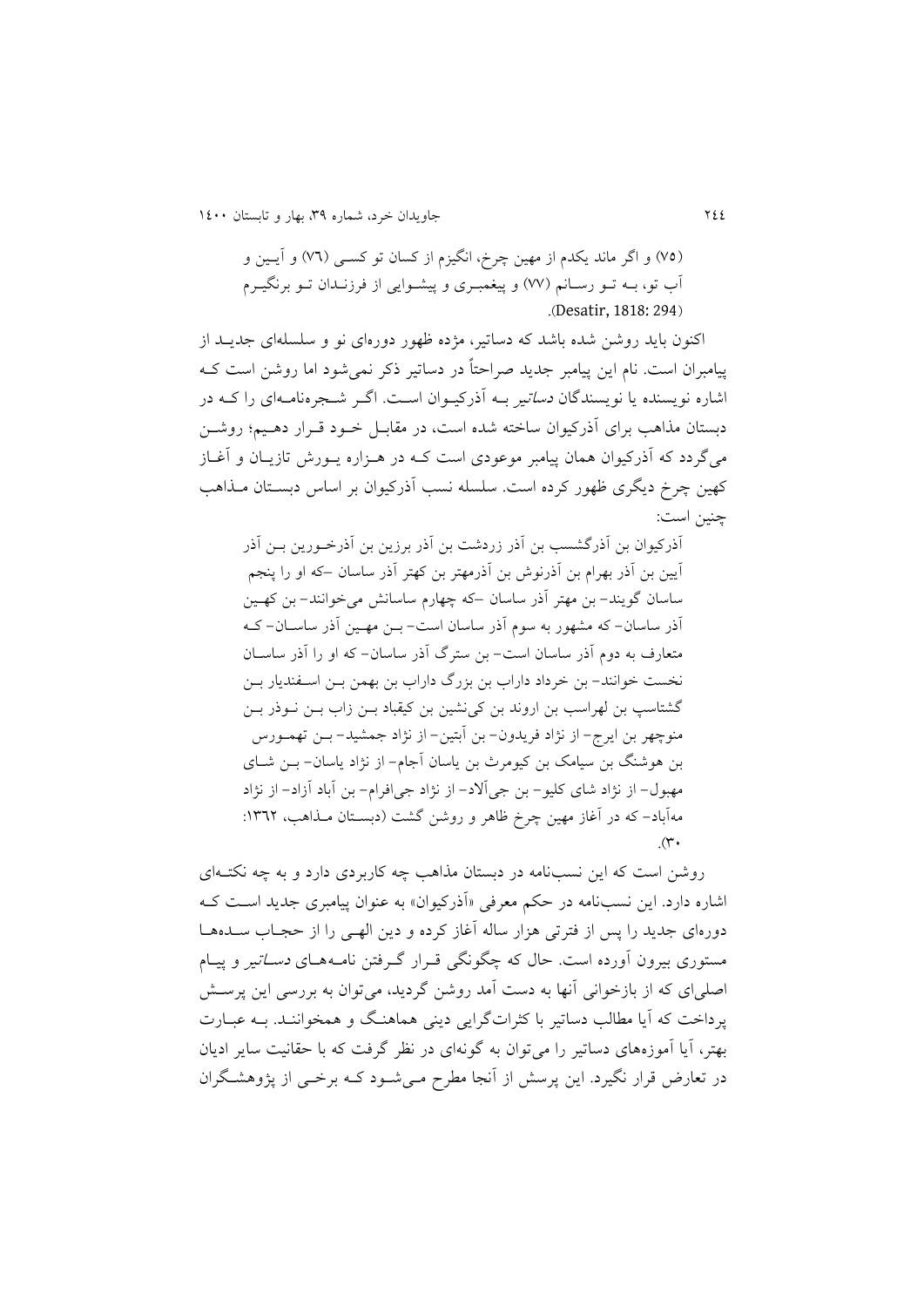آموزههای آذرکیوانی را هماهنگ با »دين الهی« اکبر شاه گورکانی در نظر گرفته و گملان کردهاند که زبان اصلی دساتیر را که از آن با عنوان «زبان آسمانی»یاد می شـود، مـی تـوان به مثابه حقیقتی ناب و واقعیتی برتر در نظـر گرفـت کـه در هنگــام تفســیر هــر یـک از پیامبران الهی به دينی خاصی تبديل شده است. پر واضح است کـه بـر اساسـی چنـين برداشتی، همه پیامبران و ادیان را می توان دارای درجهای از حقانیـت در نظـر گرفـت و تعارض و نزاع میان برخی از آموزهها و صفکشی پیروان آنها در مقابل هم را ناشل ی از عدم توجه به همین مطلب دانست. شفیلد پژوهشگری است که چنین درکـی از دســاتیر و زبان آن به دست داده و چنین نتیجه گرفته است:

کیوان معتقد بود که اين زبان آسمانی هسته همة زبانهای بشری جهان را در بر دارد. کیوان و پیروانش معتقد بودند که اين بدان معناست که هر دينی در جهان ترجمهای از يک حقيقت بنيادين است و بنابراين پيـامبران باسـتانی سـنتهـای دينی جهان صرفاً ترجمههای يکديگرند )165 2014: ,Sheffield).

اگر داوری شفیلد را صرفاً در باب پیامبران دساتیری در نظر بگیریم که هـیچ یـک از آنها جز زرتشت، پیامبر دین خاصی نیستند؛ آنگاه می توان چنین موضـوعی را پــذیرفت. اما از آنجا که داوری وی ناظر به همة اديان و پیامبران جهان اسل و معتقلد اسل کله چنین مطلبی مؤثر در آموزه «دین الهی» اکبر بوده است (183 Sheffield, 2014: 1)؛ بـه هیچ وجه نمی توان آن را مقرون به صحت دانست. چه آنکه در *دسـاتیر* از هـیچ یـک از پیامبران بزرگ جهان يعنی پیامبران سامی سخنی گفته نمی شود و در يـک مـورد يعنـبي پیامبر اسلام هم که گفتاری غیر مستقیم به میـان مـی|یـد، ارزیـابی|ی بـه غایـت منفـی صورت می گیرد<sup>۲٤</sup>. در عین حال، باید توجه داشت که به همین یک مورد هــم صــرفاً از آن رو اشاره میشود که تازيان سبب نابودی پادشاهی ساسانی میشوند؛ پادشاهیای کله از منظر *دساتی*ر از تأیید الهی برخوردار است.

اکنون بايد روشن شده باشـد کـه بـرخلاف تصـور شـفيلد، نــه تنهـا رنـگ و بــوی گفتارهای *دساتیر*، ایرانی است که برد و دامنه آموزهها و تعالیم آن نیز محدود بــه همــین فرهنگ است. بنابراین تعمیم نا به جای آموزههای *دسـاتیر* و سـعی در هماهنـگ جلــوه دادن آن با آموزه »دين الهی« اکبر، به معنای ناديده گرفتن پیام اصلی ايل ن کتلاب و علدم توجه به ساختار و طرحی است که در اين مقاله توضيح داده شد.

**جمعبندی و نتیجهگیری**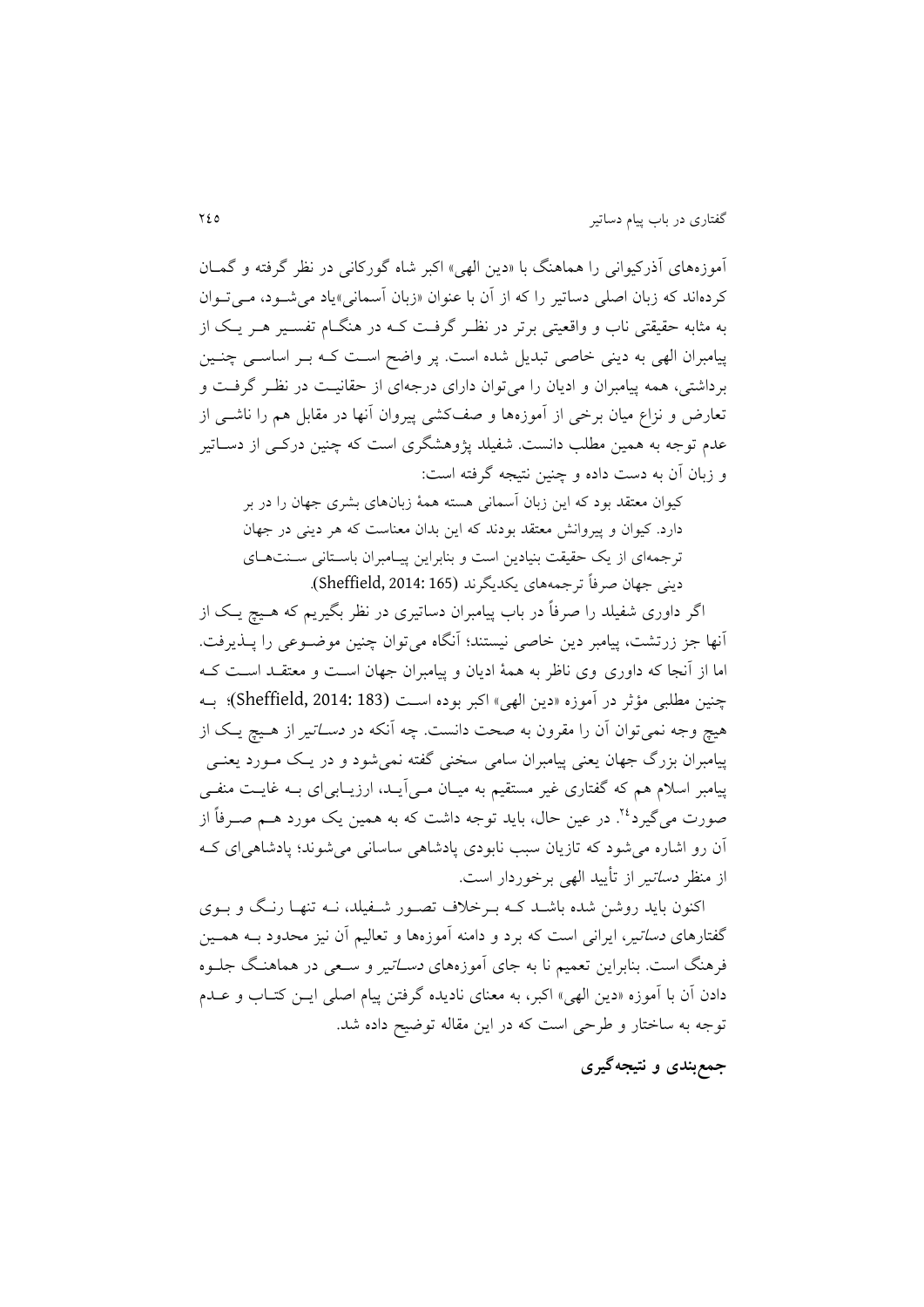دساتیر را کتاب آسمانی آذرکیوانیان دانستهاند، اما تا کنون هیچ توضیح و تبیلی ن خاصل ی در اين مورد داده نشده است. موضوع زمانی دشوارتر می شود که به محتوای اين کتـاب مراجعه میکنیم و در آن نام و نشانی از آذرکیوان و يارانش نمیيابیم. در ايل ن مقالله، بلا بررسی ساختار دساتير ذيل مفهوم ادوار الهی تاريخ روشن شـد کـه ايـن کتـاب را بايـد توضیح و توصیف مهین چرخ کنـونی جهـان دانسـت کـه خـود آن نیـز بـه دورههـای کوتاهتری تقسیم میشود. با بررسی مطالب *دساتیر* چنین به دست میآید که هــر کهــین چرخ با پیامبری آغاز و با پادشاهی به پايان میرسد. در دوران آخرين پادشاه هر کهل ین چرخ، نافرمانی و بدکرداری مردم سبب روی گردانـی آن پادشـاه از مـردمش مـیشـود؛ سپس هرج و مرج و آشوب فراگیر میشود و دورهای از نابهسامانی حکمفرما مل یشلود؛ در نهايت با نبوت پیامبری جديد، کهين چرخ بعدی آغاز میشـود. در دســاتير بــه پــنج کهین چرخ اصلی از مهین چرخ کنونی اشاره میشود که بر اساس نلام پیلامبران ابتلدای هر دوره میتوان آنها را دورههای آباديان، جیان، ياسلیان، شلايیان و گلشلاهیان در نظلر گرفت. بر اساس معیارهای یاد شده، پایان دورهٔ گلشاهیان را باید بـا پیـامبری کیخســرو مقارن دانست. کیخسرو پیامبری خاص است کـه روی در عـالم بـالا دارد و همـواره در صدد است تا به سوی خداوند باز گردد. بدين ترتيب، نه تنها کيخسرو فرزندی از خــود باقی نمیگذارد، بلکه از معاشرت با زنان نیز پرهیز میکند تا نهايتاً به سوی خداوند بلا میرود. با ظهور زرتشت کهین چرخ جدیدی آغاز میشود کـه بـر اسـاس منــدرجات دساتیر تا پایان پیامبری ساسان پنجم ادامه می پابد. پس از ایــن، بــا کشــته شــدن خســرو پرويز، اين کهین چرخ نیز به پايان میرسد و دورهای از آشوب و آشفتگی آغاز میشود کهبا هجوم تازيان به ايران همزمان است. در پيشگويیهای «نامه شت ساسان نخسـت» چنین آمده است که از نسل وی پیـامبری ظهـور خواهــد کـرد و آغــازگر کهــین چــرخ جديدی خواهد بود. چنانکه در اين مقاله استدلال شد اين پيـامبر جديـد را بايـد خـود آذرکیوان دانست که بر مبنای شجرهنامهٔ وی در دبستان مذاهب، نسب از ساسان نخست می برد. بر اين اساس، دساتير را بايد بشارت نامهٔ ظهـور آذرکيـوان دانسـت و از همـين روی هم هست که به مثابه کتاب آسمانی آذرکیوانیان شناخته شده است. در پایـان اگــر بخواهیم ادوار مختلف مهین چرخ بزرگی را که از منظر *دساتیر ه*مچنان ادامــه دارد، بــه صورت خالصه ياد آوری کنیم؛ میتوانیم هر دوره را با نام پیامبر آغاز آن دوره به شکل زير در نظر بگیريم.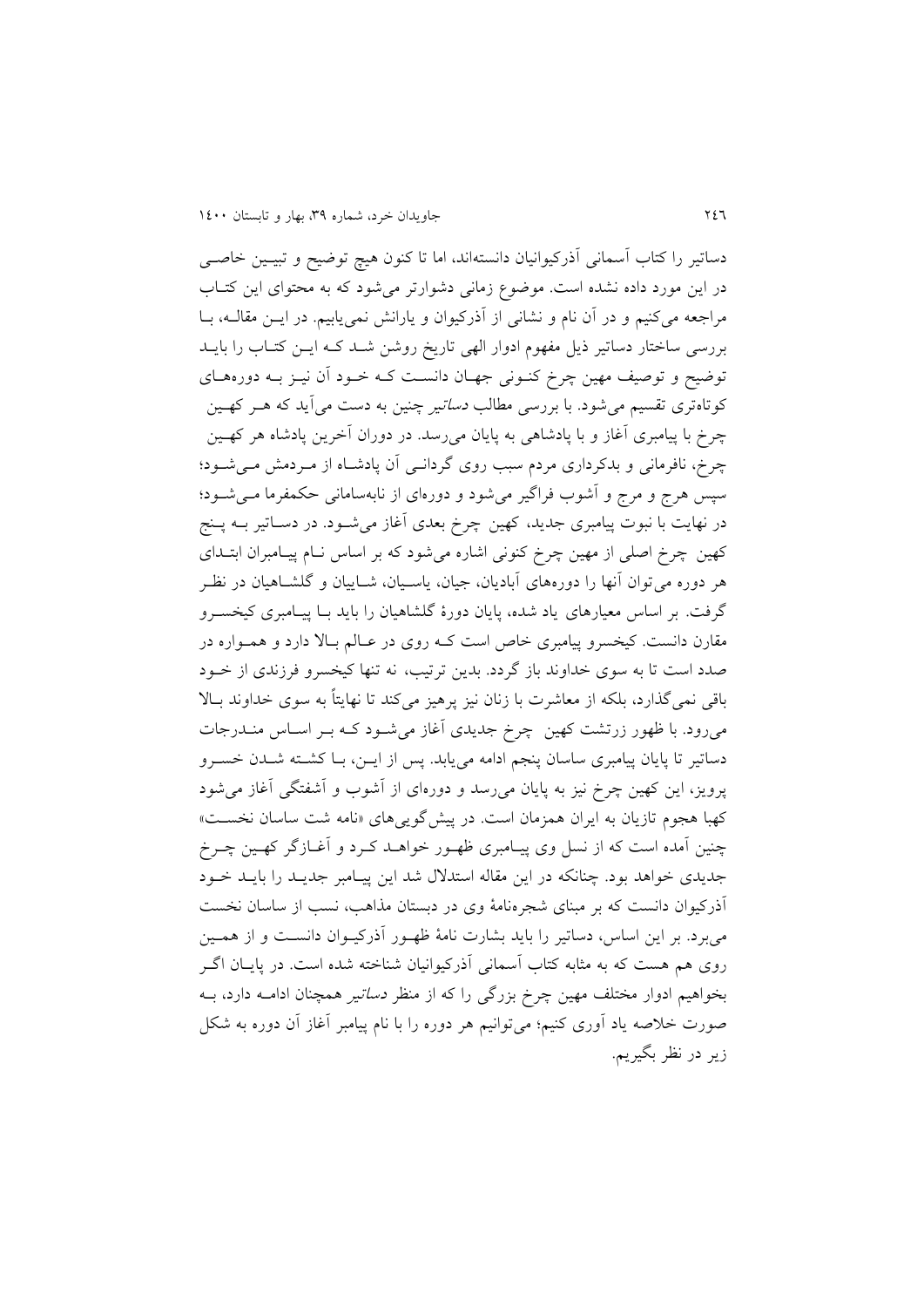گفتاری در باب پیام دساتیر 203

| پيامبر أغاز دوره | دو ره            |
|------------------|------------------|
| آناد             | نخستين كهين چرخ  |
| جيافرام          | دومين كهين چرخ   |
| شای کلیو         | سومين كهين چرخ   |
| ىاسان            | چھارمین کھین چرخ |
| گلشاه            | پنجمين كهين چرخ  |
| زر تشت           | ششمين كهين چرخ   |
| آذركيوان         | هفتمين كهين چرخ  |

طرحی که در بالا ارئه شد، ناظر به غايتی است که نويسنده يا نويسندگان *دساتي*ر در نظر داشتهاند؛ به عبارت ديگر آنها ساختاری را برای تاريخ در نظر گرفتهاند تا بتوانند پیامبری آذرکیوان را در آن توجیه کنند. در اين راستا، نويسنده يا نويسندگان ياد شده از مواد و مطالبی بهره بردهاند که در بسیاری موارد نه تنها نادرس اند بلکه کامالً ساختگی و جعلیاند. پیامبران و پادشاهانی که تا پنجمین کهین چرخ، در دساتیر از آنها نام برده میشود هیچ ردپايی در تاريخ ندارند و صرفاً برای پر کردن نقشهای خالی ادوار ابتدايی تاريخ ساختگی آنها ابداع شدهاند. جعل چنین پیامبرانی با پیشینهای چنین و نی در کنار بهرهگیری از زبانی ساختگی میتوانسته برای قدسی نشان دادن مطالب د*ساتیر* و جذب مخاطبانی بوده باشد که در آغاز، از هدف غایی این کتاب آگاه نمیشدهاند. در پنجمین کهین چرخ دساتیر، از پیامبرانی نام برده میشود که همگی شخصیتهای اساطیری فرهنگ ایرانی هستند و هیچگاه به عنوان پیامبر شناخته نشدهاند. در اين بخش، مطالبی نيز درباره شخصيتهای تاريخیای مانند اسکندر و دارا بیان میشود که ساختگی بودن غالب آنها کامالً روشن و واضح اس . تنها در ششمین کهین چرخ *دساتیر* است که میتوان برخی شخصیتهای تاریخی مانند زرتشت یا پادشاهانی مانند خسروپرويز را شناسايی کرد. اما محتوای اين بخش نیز تماماً به نحوی شکل داده میشود تا پیامبری آذرکیوان در دور بعدی از آن بیرون بیايد. در ر صوری د*ساتیر* نیز چنانکه در متن مقاله روشن شد، اشکالات مهمی به چشم می خورد. جدای از نامتناسب بودن «ديرند» ادوار ابتدايی و انتهايی *دساتير، زمانی كه به پنجمین كهين* چرخ وارد میشويم و چهرههای اسا یری پای به میان میگذارند، به سبب آشنايی خواننده با اين شخصیتها و ناچاری نويسنده يا نويسندگان *دساتی*ر در توجه به پیشینه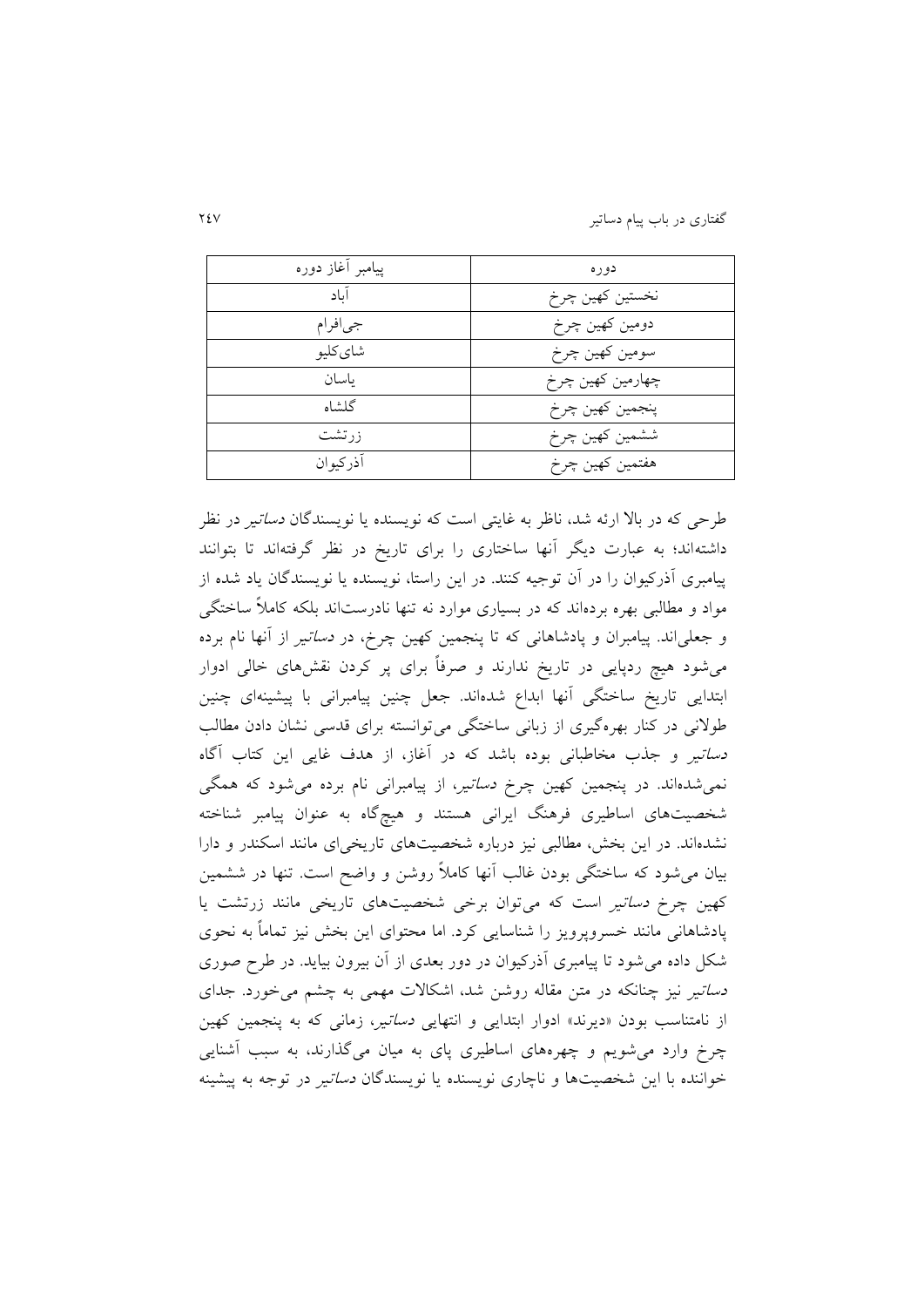آنها، نحوه پايان يافتن يک دوره و آغاز دوره بعد دستخوش تنییر میشود و شیوه يکسانی که در دورههای پیشین وجود داش بر هم زده میشود. اين مشکل در پايان پنجمین کهین چرخ و آغاز دور ششم، بیش از پیش خودنمايی میکند و نظم معهود گذشته را با چالش روبرو میکند.

#### **پینوشتها**

.0 مال کاوس و فرزندش در سال 0332 میالدی به ايران سفر کردند تا در مورد اختالف تقويمها با زرتشتیان کرمان مشورت کنند. در اين سفر، مال کاوس دساتیر را از شخصی بله نلام میرزا طاهر در اصفهان می خرد و با خود به هند می آورد (پورداود، ١٣٨٦: ٢٦-٢٥).

.2 روشن نیست که *دساتیر را چه کسی یا کسانی نوشتهاند. با این همه*، پـورداود بــدون دلیلی متقن نویسنده آن را آذرکیوان دانسـته اسـت (پـورداود، ۱۳۸۰: ۳۱۰). آئـوکی نیــز بــدون استدلال خاصی به چنین انتسـابی اشـاره کـرده اسـت (Aoki, 2001: 65)، هـر چنـد در مقالـه ديگری در اين زمينه اظهار ترديد میکند (274 :Aoki, 2000).

۳. در د*ساتیر* چنانکه در ادامه توضیح داده می شـود، حتـبی اسـکندر نیــز اصــل و نسـبی ايراني پيدا ميكند تا شخصيتهاي برگزيدهٔ دساتيري منحصراً ايراني باقي بمانند.

.0 در بند 0 ترجمه فارسی نامه گلشاه از هر دو چاپ 0202 و ،0222 معادل »فرزنیسار« همان «فرزنیسار» آمده است که اندکی عجیب است؛ چرا که در دیگر موارد، در همه جا، معادل فارسی «فرزنیسار»، «گلشاه» یاد شده است.

.5 اين نام در بند 0 نامه هوشنگ از چاپ 0222 )دساتیر، :0222 22(، بر خلالف چلاپ ۱۸۱۸، به صورت «هورشار» آمده است که نادرست است.

.6 »فیرخرمین« را بايد به معنای »نخس « و »سرساد« را به معنای ساسلان دانسل . ا يل ن در حالی است که در بند ١٦ پندنامه اسکندر «سرساد» به صورت «سرسار» آمده است. پـورداود اين نام را به صورت «خرمين سرسار» آورده است (پورداود، ١٣٨٦: ٣٣).

۷. پورداود به صراحت اسکندر را پیامبری دساتیری دانسـته و بـه انتقـاد از ايــن مطلـب می پردازد (پورداود، ١٣٨٦: ٣٤-٣٤). معین نیز از اسکندر در کنار ساير پيـامبران دســاتيري يــاد میکند (معین، ١٣٣٦: ٣٦). مجتبائی گرچه به پیامبر بودن اسکندر صريحاً اشارهای نمیکنـد امـا از پیامبران شانزده گانه دساتیری سخن به میان میآورد که مستلزم پیامبر دانستن اسکندر اسل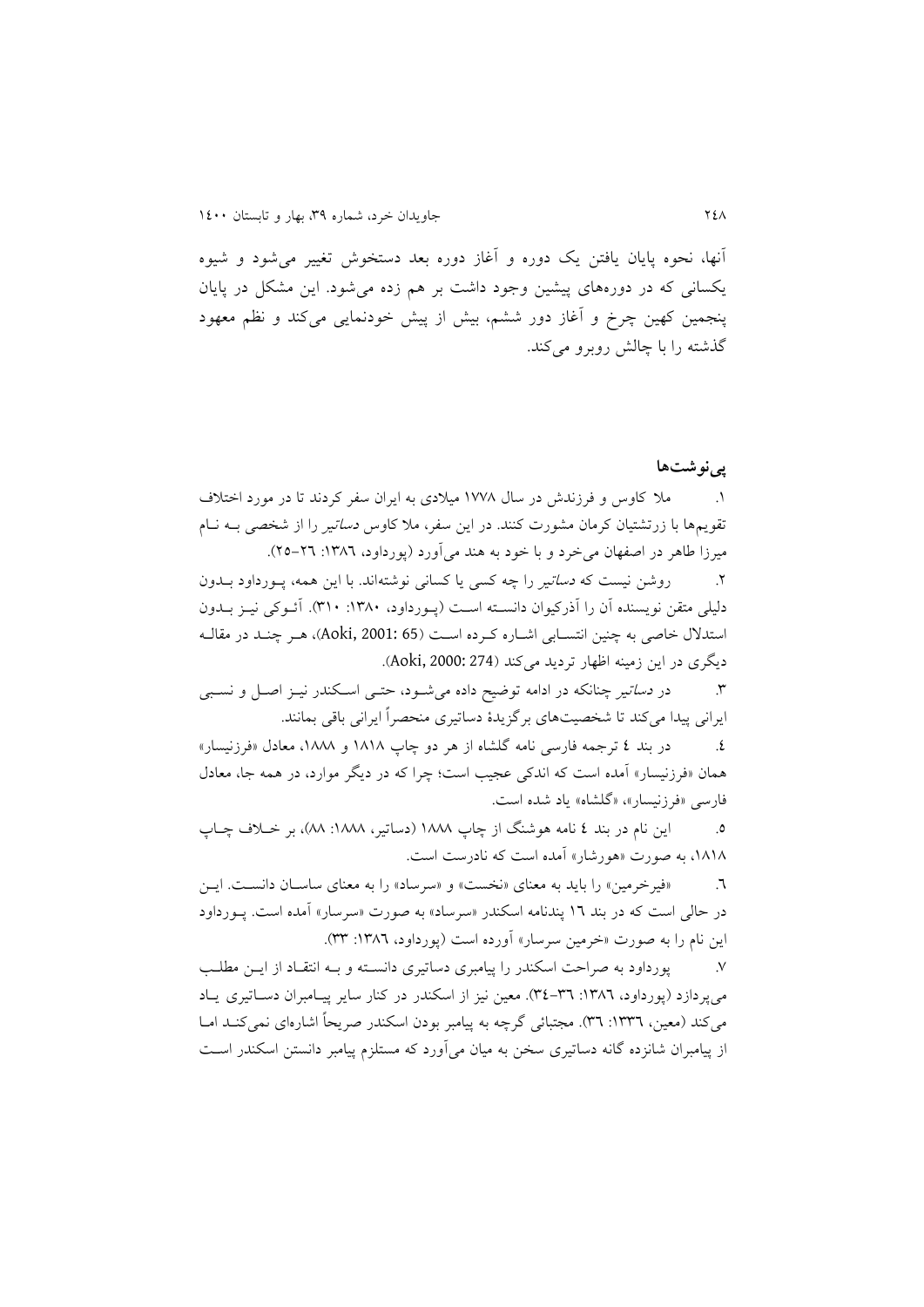(مجتبائی، ١٣٧٤: ٢٤٩). همین ارزيابی نادرست را در آثار ديگری نيز می توان يافت که ملهــم از اين پژوهشها بودهاند. برای مثال نگاه کنيد به (گشتاسب، ١٣٩٦: ١٠١). .2 در ترجمه فارسی بندهای ديگری مانند بندهای 39 يا 25 يل ا 003 کله نلام »آبلاد « بله چشم میخورد، بايد آن را تفسير مفسر د*ساتير* دانست؛ چرا که در ايـن فقـرات از مـتن اصـلي

دساتیری به اين نام اشاره نمیشود. ۹. در چاپ ۱۸۱۸، فهرستی در ابتلدای کتـاب وجـود دارد کـه در چـاپ ۱۸۸۸ ديـله

نمی شود. .01 )029( پیروان تو بسیار سال در جهان پادشلاه باشلند و خسلرو ی کننلد ) 020( بلدان

خوشی و خرمی و آرام و داد جهان هرگز نباشد که در هنگام خسلروان کل یش تلو ) ,Desatir .)1818: 34

.<br>١١. در اين زمينه نگاه کنيد به (Desatir, 1818: 34).

۱۲. (۱۷) گفت که نخستین آباد را بگزیدم و پس از او سـیزده پیغمبـر آبـاد نـام پــی هــم فرستادم )55 1818: ,Desatir).

۱۳. در دبستان مذاهب، اين نام به صورت «آباد آزاد» آمده است (دبستان مـذاهب، ١٣٦٢: 01) و (دبستان مذاهب، ١٣٦٢: ٣٠). احتمالاً پورداود هم متأثر از دبستان مذاهب بوده است کـه اين نام را به صورت «آباد آزاد» آورده است (پورداود، ١٣٨٦: ٣٢).

.00 )29( در رفتله هنگلام چلون مردملان کارهلای بلد کردنلد آبلاد آراد از میلان ايشلان برخواست (Desatir, 1818: 72).

۱۵. (۲۲) ای جیافرام پور آباد آراد چون پدر تو پادشاهی گذاشت اکنون جهانـداری تــو بگیر و فرسنداج را که کیش مهآباد اس آرايش و پیرايه ده )57 1818: ,Desatir).

- ١٦. بايد فرض کرد، چرا که در *دساتير* اين بخشها دقیقاً توضیح داده نشده است.
	- .03 نگاه کنید به (Desatir, 1818: 74-75).
		- .02 نگاه کنید به )91 1818: ,Desatir).
		- .04 نگاه کنید به (Desatir, 1818: 116)